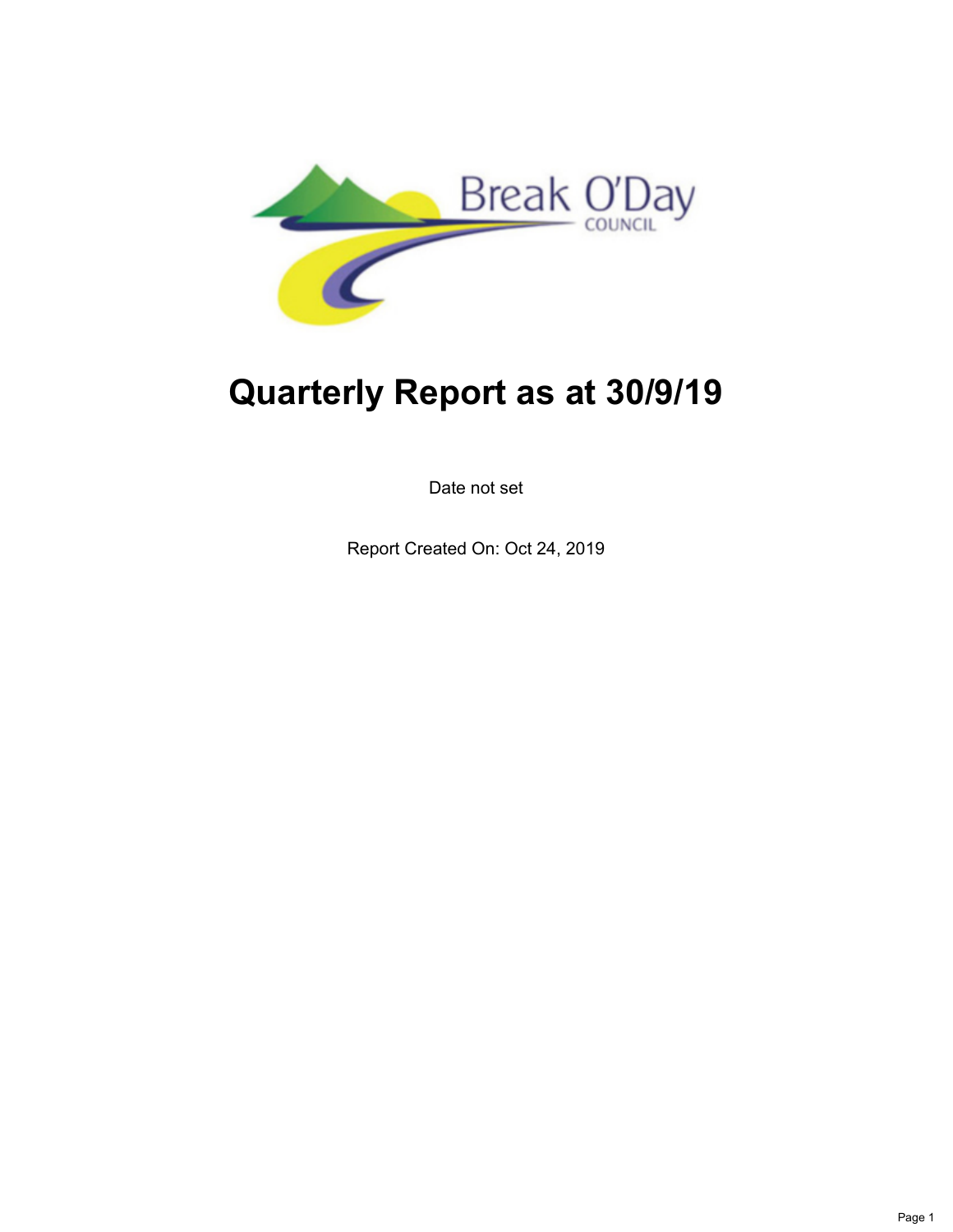

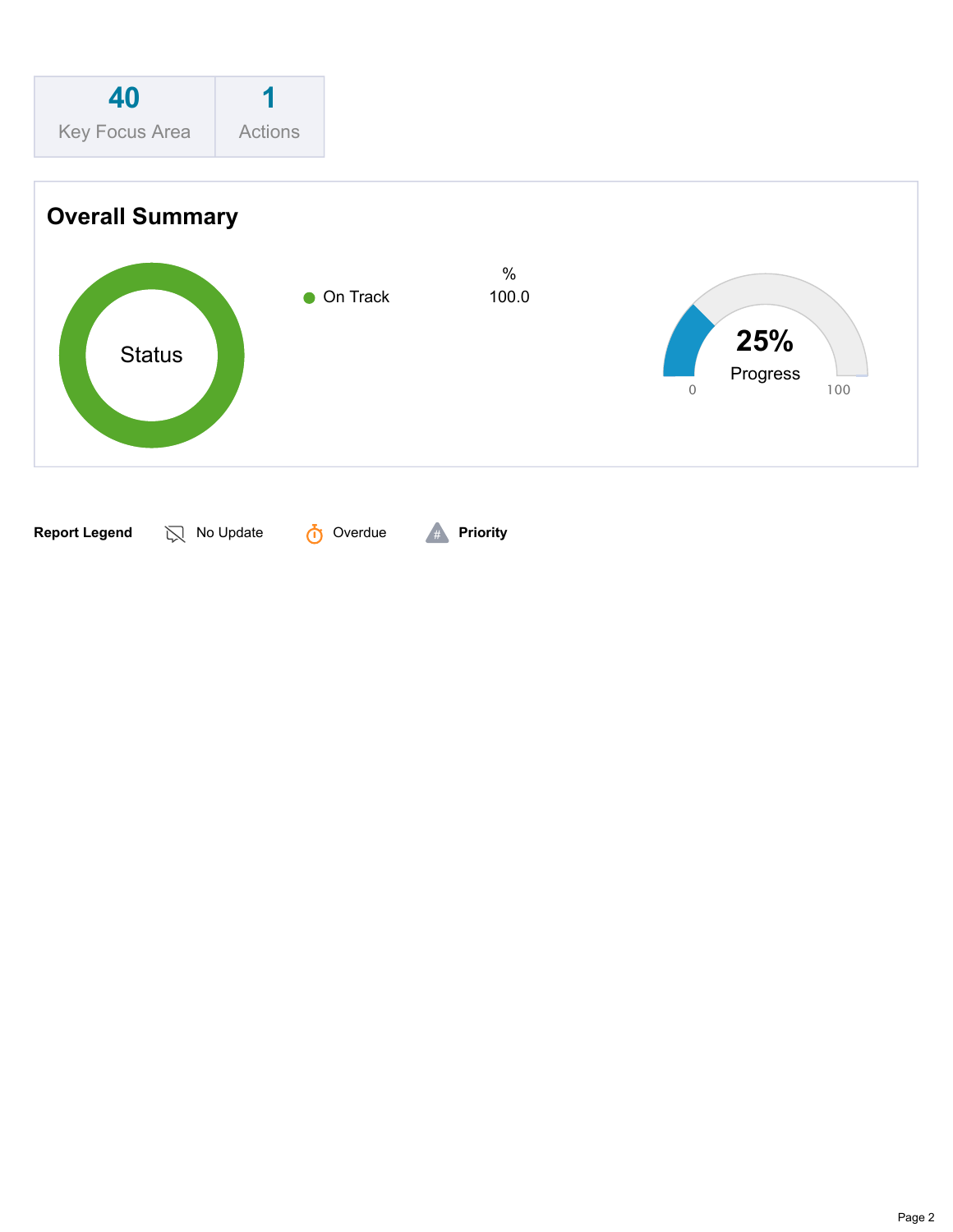#### **Key Focus Area 1.1.1**

Communication:

| Progress 13% |
|--------------|
|              |
|              |

Improve and develop communication processes that lead to the community feeling more informed and involved.

*Owner: Jayne Richardson*

Actions: 4

*Update provided by John Brown on Oct 24, 2019 01:03:22*

Communication activities will come on line as we progress through the year, there will be a significant focus around community surveys in relation to the MTB project.

#### *Actions 1.1.1.1: Online Surveys - Use surveys in community consultation regarding Council activities and show transparency and accountability of Council (25% completed)*

A survey was sent out to our business database, around 200 businesses. This survey was designed to capture data that will help us measure the effect of the MTB visitors on our area. This first survey was to help us establish a benchmark of where businesses in the area are before MTB visitation.

This was completed by 48 businesses. The same survey will be rolled out 2 to 4 times a year.

*Actions 1.1.1.2: Council Services Survey - Publish online survey regarding Council services and perception in the community in order to establish a benchmark to gauge brand development. (0% completed)*

No progress to date

#### *Actions 1.1.1.3: Plain English Communication - Develop a 'Plain English' approach to Council communications in line with the new Communications Guide. (25% completed)*

FAQ sheets and further information has been developed as part of the Local Provisions Schedule Development. As planning is a complicated topic, this information needed to be easy to understand . This information was made available on the website as well as through two community drop-in sessions, as well as over the counter at the main office.

A FAQ sheet and process flow chart has also been drafted and just needs approval and implementation.

A Communications Guide was also designed and implemented which is designed to help staff write plain English documents.

#### *Actions 1.1.1.4: Communication Activities - Examine opportunities to implement new communication activities or develop existing activities to increase engagement with the community and knowledge of Council activities. (0% completed)*

no progress to date

**Key Focus Area 1.2.1** Progress 31%



Events and Activities:

 $\frac{0}{6}$ On Track 100.0 4

Creates a culture of volunteering and support to enable vibrant and sustainable events, activities and community groups

*Owner: Chris Hughes*

Actions: 4

*Update provided by John Brown on Oct 24, 2019 01:05:27*

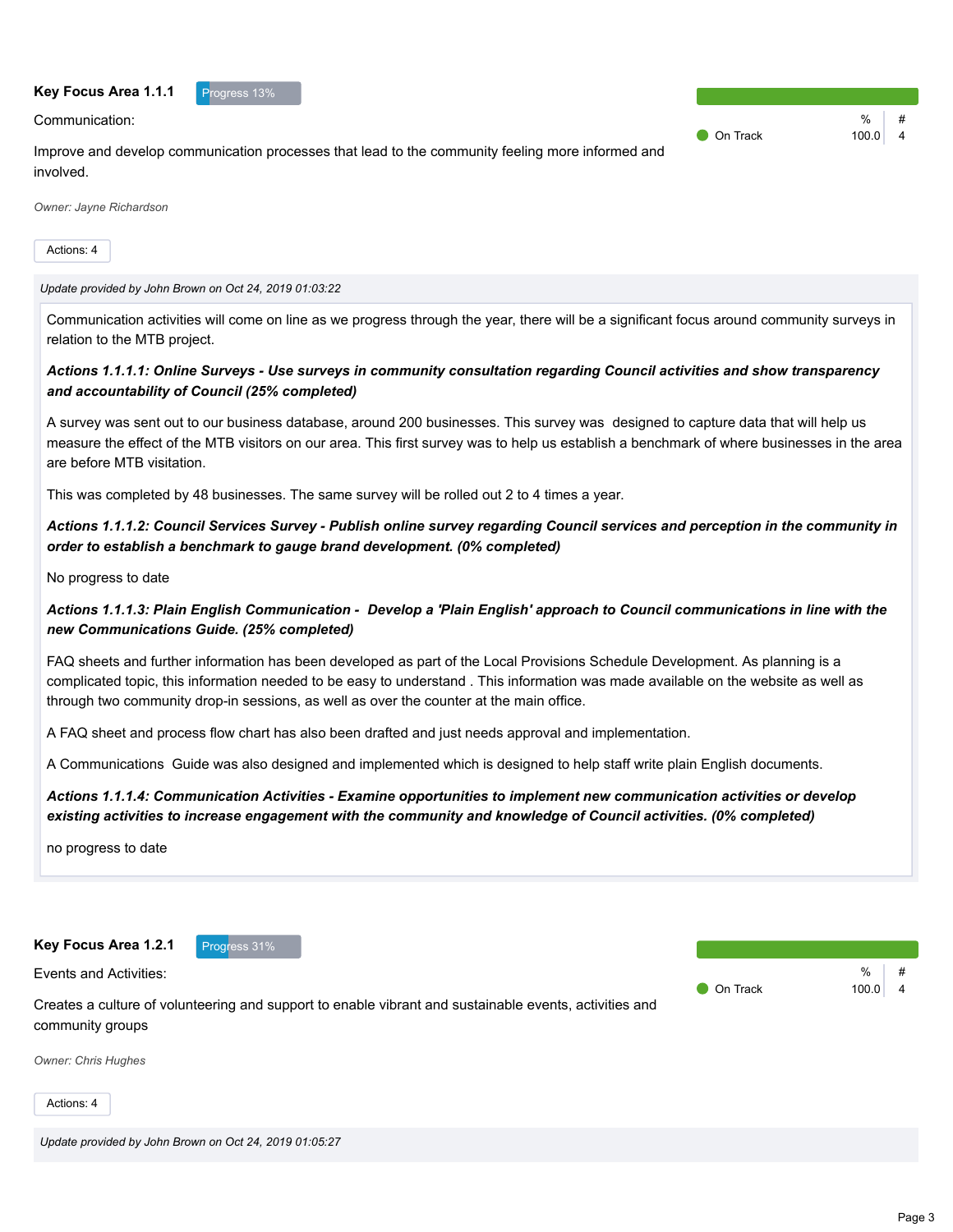Solid progress in this KFA due to the focus on preparations for event delivery which occurs during the first half of the year. Potential for new Events in the area is strong with increased opportunity with the MTB project.

# *Actions 1.2.1.1: Increasing Volunteers - Work with Volunteering Tasmania to engage with our community to increase our volunteer pool. (30% completed)*

Volunteer pool has increased by 12 to work with Council staff in relation to emergency preparedness. Volunteering Tasmania have advised that they have a pool of volunteers that can be called on to work in Evacuation Centres if required

#### *Actions 1.2.1.2: Event Capacity Building - Build the capacity of the community to conduct events. (25% completed)*

Two new events on our calendar organised by outside groups - as part of the event organisation they are utilising community members to assist as well as give experience in relation to the running of events

#### *Actions 1.2.1.3: Community Event Support - Liaise with local organisations to facilitate community events which are held throughout the year with a focus on encouraging sustainability of these events. (32% completed)*

Council continues to support and work with community event organisers by stepping them through the appropriate permit process and ensuring that they are aware of the risks and they mitigate against them in their planning.

#### *Actions 1.2.1.4: Event Attraction - Build connections with external event holders to encourage them to host events in our municipality resulting in one (1) new event. (35% completed)*

Worked with representatives of Black Dog for a new community event at Fingal - currently planning stages. Continue to work with Louise Foulkes re Dragon Trail MTB event to be held in early 2020 - the relationship built with Louise Foulkes with the past event XPD and this new event has cemented good relationship for future events for our municipality with her company. Other new events for this financial year are – Launceston Church Grammar School Rowing Camp - utilising the Stadium as well, The Australasian Rogaining Championships, Cicrum Tasmania Challenge (Aeroplanes) and AOC2020 - Australian Orienteering Championships. A few of the organisers of these events, Council staff have worked with previously, hence the return our municipality.

| Key Focus Area 1.3.1<br>Progress 23%                                                              |                 |           |  |
|---------------------------------------------------------------------------------------------------|-----------------|-----------|--|
| Community and Council Collaboration:                                                              |                 | %         |  |
|                                                                                                   | <b>On Track</b> | $100.0$ 4 |  |
| Work within a community engagement framework which defines the relationship between the community |                 |           |  |
| and Council in decision making and project delivery.                                              |                 |           |  |

*Owner: Chris Hughes*

Actions: 4

*Update provided by John Brown on Oct 24, 2019 01:10:55*

Progress with actions relating to the Community Engagement Framework will be delayed to some extent due to the Local Government Act Review identifying a Framework as a key part of new legislation potentially. Awaiting greater clarity from this.

#### *Actions 1.3.1.1: Community Engagement Framework - Complete the development of a Community Engagement Framework for consideration and adoption by Council. (18% completed)*

Community Engagement strategy has been developed and just needs Council sign off. The strategy itself has been written with the community as our main audience and was designed to clearly outline expectations, process etc. Sitting alongside this is the process document which will be used in house to ensure meaningful consultation occurs.

This document was assessed by Our Say - an organisation dedicated to Community Consultation who scored the document highly.

*Actions 1.3.1.2: Framework Integration - Commence the implementation of the Community Engagement Framework in Council activities. (25% completed)*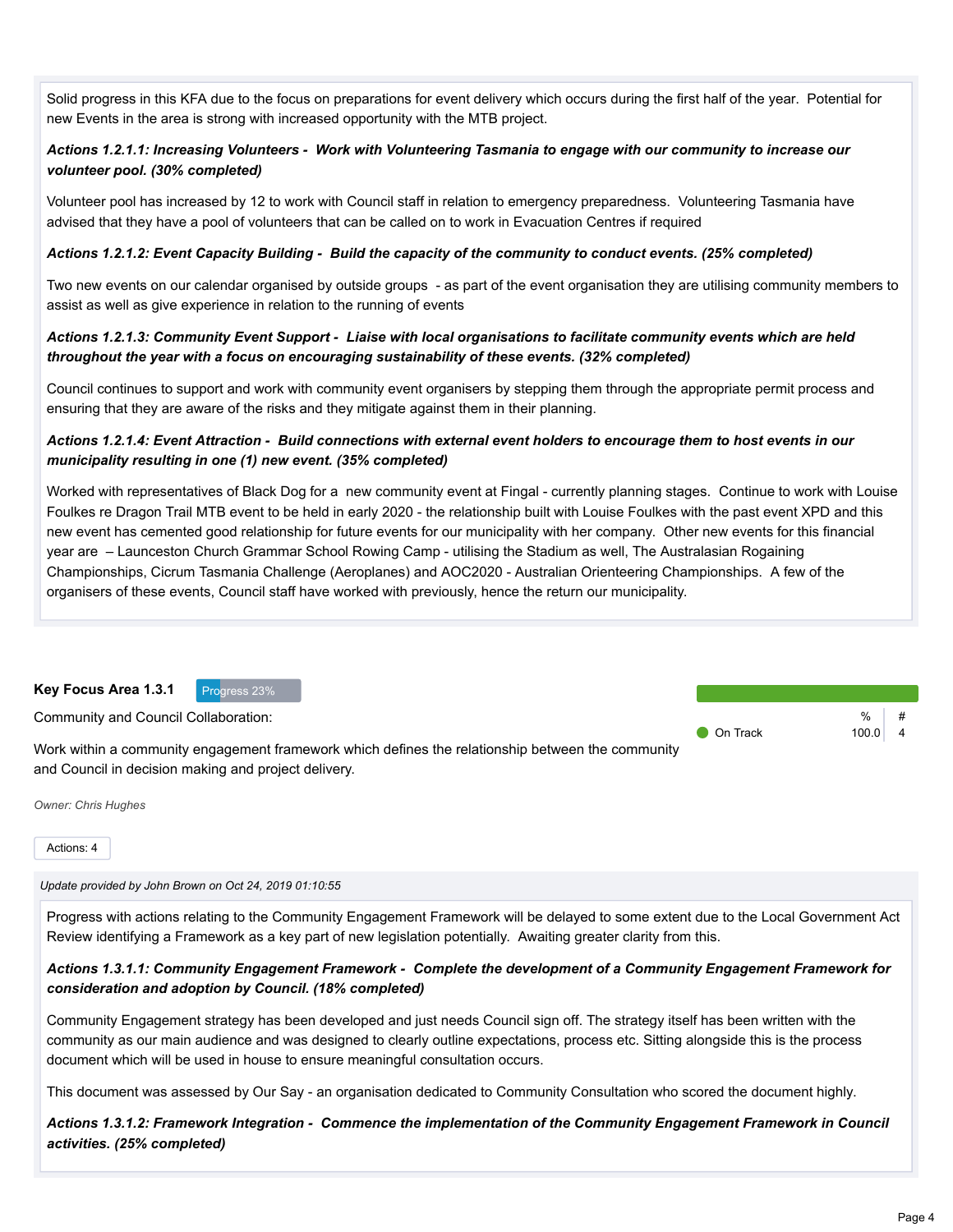Draft document developed, awaiting new Local Government Legislation as to whether any changes need to be made

*Actions 1.3.1.3: Local Township Plans - Work with the community to ensure the identified activities in the Township Plans are addressed. (25% completed)*

Scamander drop in session held to develop Scamander Township Plan

#### *Actions 1.3.1.4: Arts & Cultural Strategy - Review the Strategy to reflect changes in community group activity levels. (25% completed)*

Continue to work with the new Bay of Fires Arts Committee to develop an event in line with the Art & Cultural Strategy and provide guidance in relation to future events - look at what worked and build on those experiences.

**Key Focus Area 2.1.1 https://www.freedocus.org/ Progress 41%** 

Opportunities:

Prepare and maintain an economic prospectus which details opportunities; infrastructure and land availability; and local resources.

|                 | %     | # |
|-----------------|-------|---|
| On Track        | 77 78 |   |
| Some Disruption | 11 11 |   |
| Completed       | 11.11 |   |

*Owner: John Brown*

Actions: 9

#### *Update provided by John Brown on Oct 24, 2019 02:17:32*

Activity has occurred in a number of key areas, increased priority being provided to the Housing related actions which are identified.

*Actions 2.1.1.1: Economic Prospectus - Promote availability of economic prospectus and update to maintain relevance. (80% completed)*

Prospectus is in final draft. A mini prospectus around the MTB was proposed so it was decided probably best to wait till after the MTB opening o complete the Economic Prospectus so as to include the MTB trails etc.

*Actions 2.1.1.2: Irrigation Projects - Support the investigations by Tas Irrigation of infrastructure servicing the eastern end of the Fingal Valley. (16% completed)*

Monitoring developments by Tas Irrigation.

#### *Actions 2.1.1.3: Agriculture Opportunities - Research and examine potential opportunities to develop agriculture and horticulture within the Break O'Day Council area with particular focus on the Fingal Valley. (25% completed)*

Have met with some local growers and farmers in an attempt to flush out any opportunities. Little gained other than water is the main concern/impediment to expansion or new agricultural developments. Worked with a farmer at Evercreach with expansion/diversification into free range chickens, eggs, pork and future visitor accommodation.

#### *Actions 2.1.1.4: MTB Business Tool Kit - Develop a 'Mini Prospectus' or Business Tool Kit to address business interest arising from the MTB Project. (100% completed)*

As part of the MTB project, we designed an Industry Tool Kit in conjunction with Kingthing Marketing which was presented to businesses at a Business Information Session. The tool kit outlined in simple terms how businesses could align with the MTB brand.

We plan to develop a mini prospectus in the coming months once the trails open.

*Actions 2.1.1.5: Population Strategy - Participate in regional approach to addressing the population decline of the Break O'Day area. (25% completed)*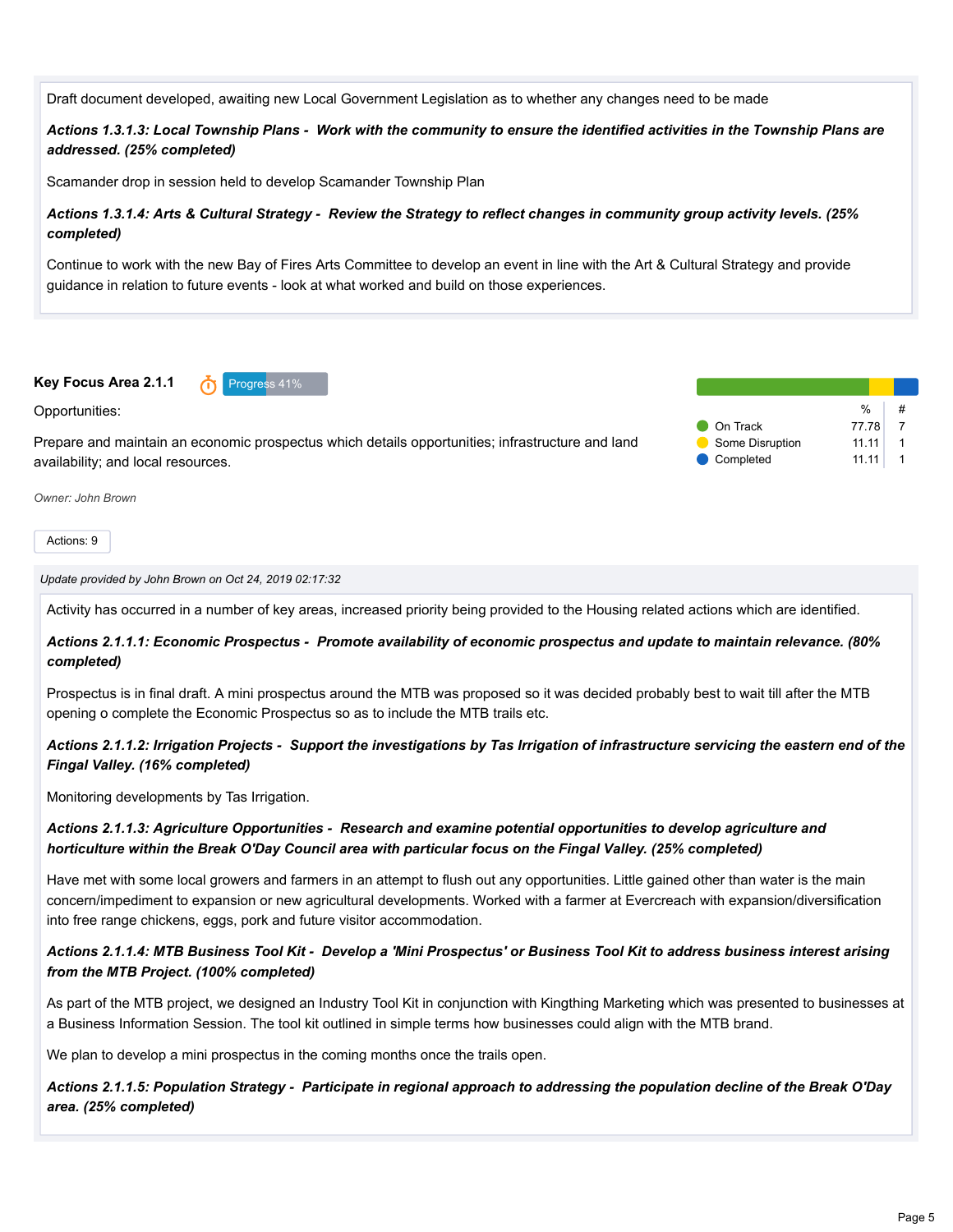| The NTDC Population Attraction Program has commenced and Council officers have been providing the required information on the<br>BODC area to the NTDC Project Officer. The developed information will form part of an overall State Government website and provide the<br>regional and Local Government area (LGA) focus. The General Manager recently saw a presentation from Dr Lisa Denny, Institute for the<br>Study of Social Change at UTas, which focussed on Tasmanian population trends from a LGA perspective which showed that Break O'Day<br>was classified as being in a population decline. Further work and understanding in this area is of interest and will be pusued with Dr<br>Denny. |          |                 |
|------------------------------------------------------------------------------------------------------------------------------------------------------------------------------------------------------------------------------------------------------------------------------------------------------------------------------------------------------------------------------------------------------------------------------------------------------------------------------------------------------------------------------------------------------------------------------------------------------------------------------------------------------------------------------------------------------------|----------|-----------------|
| Actions 2.1.1.6: Growing the Population - Review the Break O'Day Economic Development Strategy and develop an approach for<br>consideration by Council and subsequent implementation. (13% completed)                                                                                                                                                                                                                                                                                                                                                                                                                                                                                                      |          |                 |
| Have had a brief review of the Strategy and will soon begin to further assess what is required for Council.                                                                                                                                                                                                                                                                                                                                                                                                                                                                                                                                                                                                |          |                 |
| Actions 2.1.1.7: Aged Housing - Investigate the demand for Independent Living Units and explore the possibility of attracting a<br>development(s) to the area. (10% completed)                                                                                                                                                                                                                                                                                                                                                                                                                                                                                                                             |          |                 |
| Some work has been done in looking for appropriate land for this type of development. So far nothing found.                                                                                                                                                                                                                                                                                                                                                                                                                                                                                                                                                                                                |          |                 |
| Actions 2.1.1.8: Public Housing - Lobby the State Government and housing providers to build new public housing to replace the<br>houses which have been sold to private buyers. (99% completed)                                                                                                                                                                                                                                                                                                                                                                                                                                                                                                            |          |                 |
| Council partnered with CatholicCare in the submission of an Expression of Interest to the State Government's regional Affordable Housing<br>Supply program which has been successful in securing funding to build units on a block of land owned by Council at Scamander.                                                                                                                                                                                                                                                                                                                                                                                                                                  |          |                 |
| Actions 2.1.1.9: Housing - Review and report to Council on how Council might encourage new housing to be made available for<br>the private rental market. (0% completed)<br>No progress with this activity. Increased the priority for the next 3 months with a view to a report to Council                                                                                                                                                                                                                                                                                                                                                                                                                |          |                 |
| Key Focus Area 2.1.2<br>Progress 10%<br>∩<br>Tourism:<br>Broadening, lengthening and improving the visitor experience through development of attractions and<br>activities; promotion and signage; and great customer service.<br>Owner: John Brown                                                                                                                                                                                                                                                                                                                                                                                                                                                        | On Track | %<br>100.0<br>8 |
| Actions: 8                                                                                                                                                                                                                                                                                                                                                                                                                                                                                                                                                                                                                                                                                                 |          |                 |
| Update provided by John Brown on Oct 24, 2019 01:17:58                                                                                                                                                                                                                                                                                                                                                                                                                                                                                                                                                                                                                                                     |          |                 |
| Activity has commenced in a number of areas. Some actions are the responsibility of other organisations which determines the rate of<br>progress.                                                                                                                                                                                                                                                                                                                                                                                                                                                                                                                                                          |          |                 |
| Actions 2.1.2.1: Visitor Information Provision - Work with East Coast Tourism to strategically review the provision of visitor<br>information services on the East Coast. (0% completed)                                                                                                                                                                                                                                                                                                                                                                                                                                                                                                                   |          |                 |

No progress to date however the local DAP group have raised interest in this project. ECRTO has now appointed a new CEO and we expect this project will become more of a focus in the first 6mnths of 2020.

*Actions 2.1.2.2: Bay of Fires Master Plan - Liaise with the State Government and other stakeholders to develop a Master Plan for the Bay of Fires area. (25% completed)*

Letter sent to Premier and Minister for Parks regarding formulation of Plan on 16 August 2019. Arranging conversation with PWS when Regional Manager returns to work

*Actions 2.1.2.3: Visitor Information Sites - Review Tourism signage at 'mushrooms' and design new information with updated images where required. (0% completed)*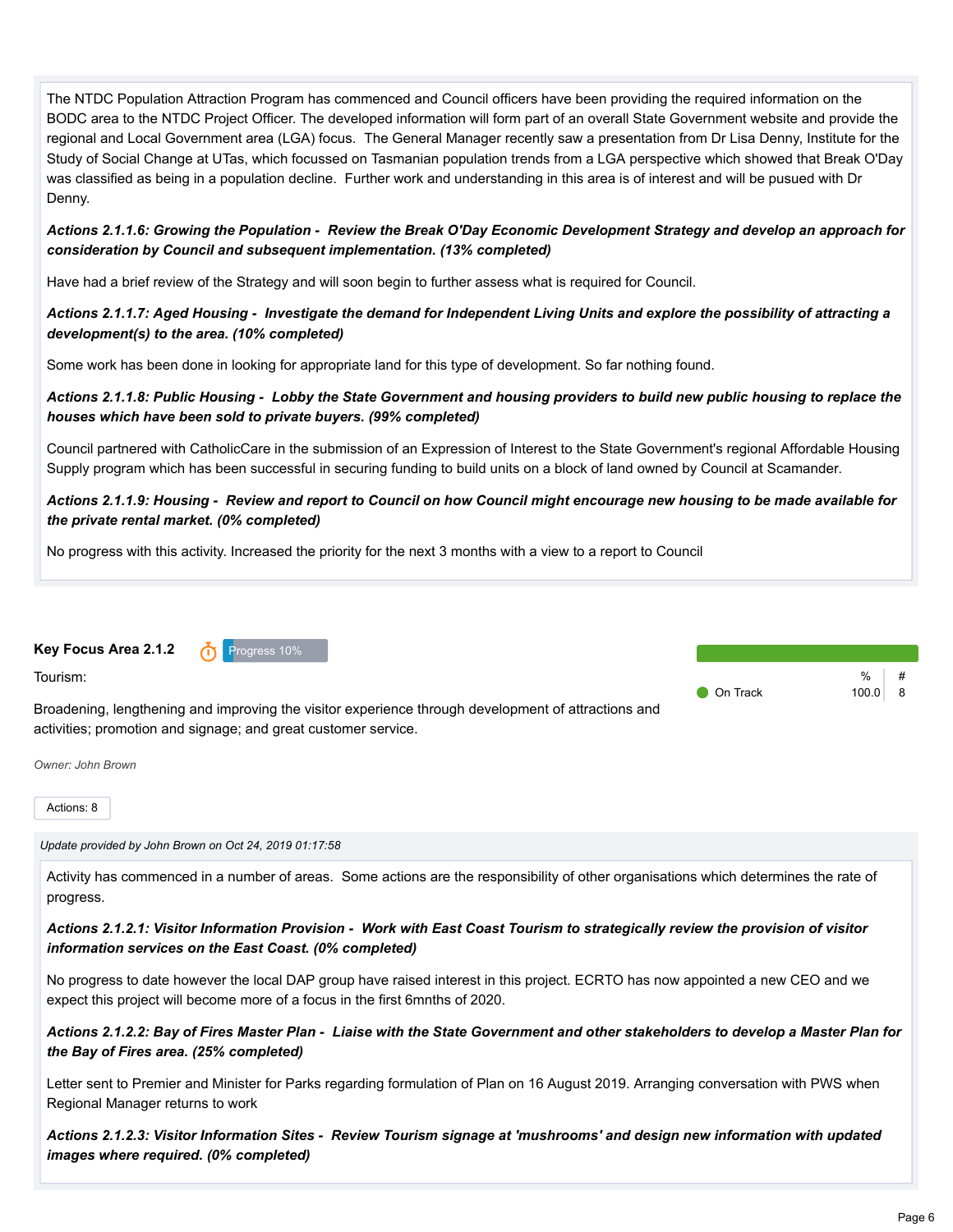#### No progress to date.

## *Actions 2.1.2.4: Fingal Valley Tourism - Support Fingal Valley community groups to undertake tourism activities and projects. (25% completed)*

Updated the Let's talk about Fingal Valley Gateway to the East Coast brochure with the tourism group in readiness for printing. Working through projects identified within the DAP plan - upgrade of walks - Drought funding program has assisted in this - walking trails to be promoted once all upgrades of walks have been completed, eg. St Patricks Head and Grey Mares Walk

### *Actions 2.1.2.5: St Helens Destination Action Plan - Support the business community to finalise and implement a Destination Action Plan (DAP) for St Helens. (25% completed)*

Communications Coordinator has attended all DAP meetings and is the designated Scribe. Activities to date include working with the group to develop:

- Student and Business Waste Warriors
- Ask a local campaign
- Looking at how the group can add to the value of the Bay of Fires Winter Arts Festival.

# *Actions 2.1.2.6: Break O'Day Visitor APP - Examine the validity and develop business case for funding of an APP. (0% completed)*

No progress to date.

#### *Actions 2.1.2.7: Tourism Reliance - Develop a greater community understanding of the importance of Tourism to the local economy. (6% completed)*

The business information sessions we have been running as part of the MTB opening has been really useful in illustrating to our community the importance of our reliance on tourism as a region. The business survey developed as part of the MTB data collection plan will also be useful in illustrating this reliance.

#### *Actions 2.1.2.8: T21 Review - Participate in the Review of the T21 Strategy being undertaken by the State Government. (0% completed)*

Tourism Tasmania have recently commenced the consultation phase of this project, a workshop is scheduled for St Helens on 17/10/19.



Employment:

**O** On Track 100.0 4



Create a variety of jobs that will reduce the seasonality of the local economy and provide ample opportunities for youth to remain in the area.

*Owner: John Brown*

Actions: 4

*Update provided by John Brown on Oct 24, 2019 01:27:59*

Activities will be ongoing during the year

#### *Actions 2.2.1.1: Economic Development Assistance - Provide direct support for new and existing businesses wishing to establish or expand activities. (25% completed)*

Aside from work in progress with the BEC there are a few projects being discussed. To list just a few - a pool complex at a cabin park, visitor accommodation on Binalong Bay road and Gardens Rd and an expansion of an oyster lease.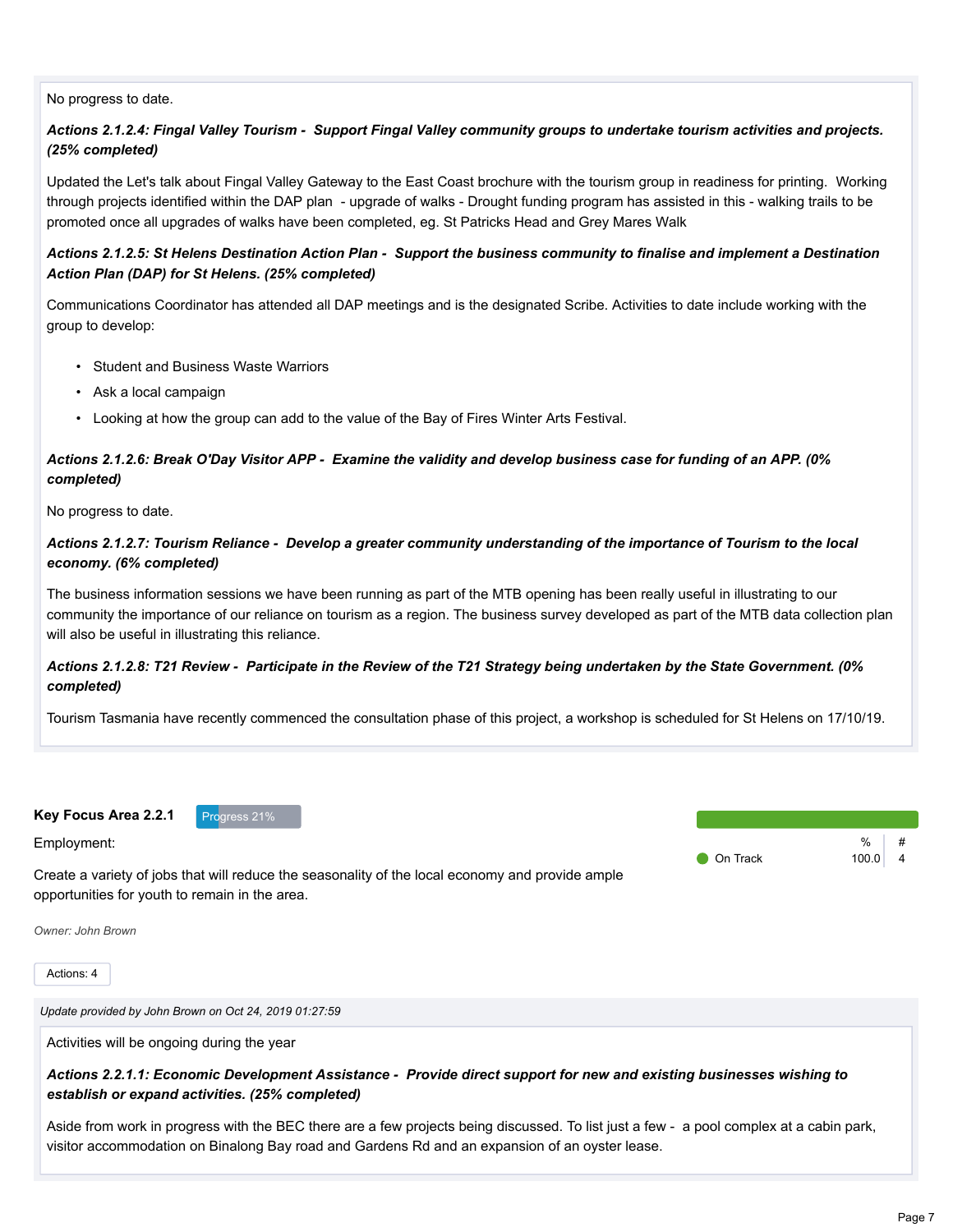# *Actions 2.2.1.2: Business Enterprise Centre (BEC) - Support the activities of the BEC with a focus on business start ups and expansion of existing businesses. (25% completed)*

Meet weekly with BEC discussing new business enquiries and other activity in the business community. Assist the BEC with business activity that relates to Council requirements particularly with respect to the planning scheme. Currently working with the BEC and 3 families relocating from the mainland to establish businesses that are related to MTB.

## *Actions 2.2.1.3: Business Opportunities - Research and examine business opportunities that could create jobs in Break O'Day. (10% completed)*

Preliminary investigations are under way into a biochar facility in BOD. This has potential to be incorporated in a waste to energy facility.

#### *Actions 2.2.1.4: Business Community Leadership - Support the development of strong leadership in the community to facilitate overall development and growth. (25% completed)*

Working closely with the Chamber of Commerce to encourage new and existing businesses to become more involved in Chamber activities. The strategy is to change the culture around the Chamber to make it more relevant and useful to businesses. A step towards this is a name change to Business Break O'Day designed to remove old stigma and attract a younger business group.



*Owner: David Jolly*

Actions: 1

*Update provided by John Brown on Oct 24, 2019 01:30:07*

This KFA is primarily focused on the implementation of I-Plan.

### *Actions 2.4.1.1: I-Plan - Participate with the State Government I-PLAN technology to enable online development query and online submission of development applications. Result, simplified Council processes and integration with I-PLAN. (33% completed)*

Iplan is currently with the State Government pending the release of the development application module. Timing is in the hands of the state Government however once completed residents will be able to lodge DA's on-line via the web portal.

Council is progressing the development of Local Provision Schedules that are intended to apply the State Planning Provisions while meeting local needs and objectives.

The Local Provisions Schedules indicate how the State Planning Provisions will apply in each local municipal area. Draft zone maps and overlay maps and the description of places where the codes apply are currently being developed with the assistance of Insight GIS. Maps contain local area objectives and any planning controls for unique places specific to the local area and are in the form of particular purpose zones, specific area plans, and site-specific qualifications.

The schedules include planning controls to accommodate unique locations such as universities and hospitals, as well as unique development conditions such as building height restrictions. To further meet their communities' needs, councils are responsible for preparing their Local Provisions Schedules in consultation with local stakeholders and community members.

Drafted Local Provisions Schedules are to be submitted to the Tasmanian Planning Commission for consideration prior to the public exhibition and assessment process.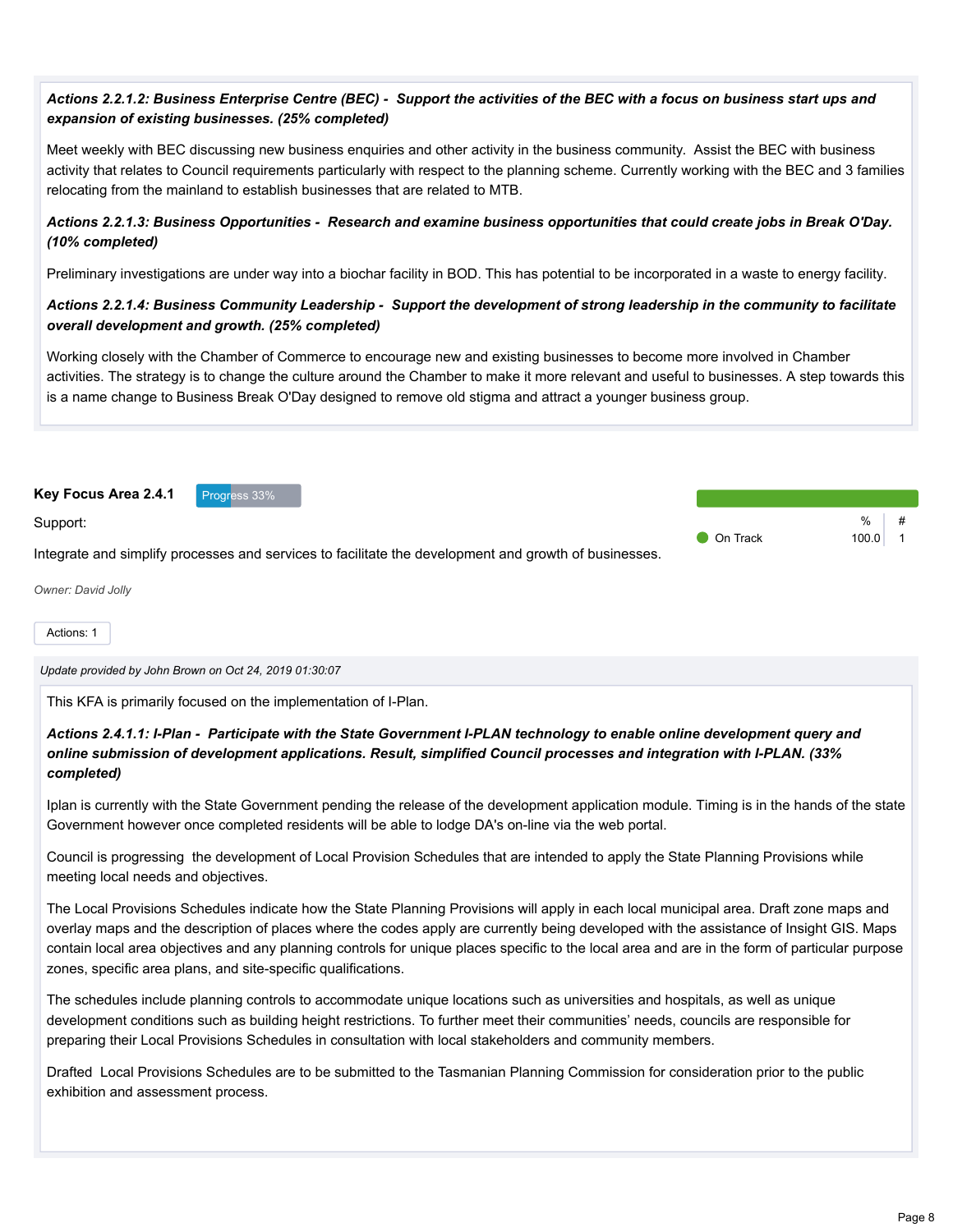#### Key Focus Area 2.4.1 > KPI

# **Number of Building Applications Approved**





**Cumulative Value of Building Approvals**

# Cumulative Value of Building Approvals



*Owner: Geraldine O'Connor*

Appropriate Development:

Actions: 4

*Update provided by John Brown on Oct 24, 2019 02:10:37*

**Key Focus Area 3.1.1 The Progress 11%** 

The focus of activity in this KFA is firmly on the Local Provisions Schedule and preparation for submission to the Tasmanian Planning Commission.

*Actions 3.1.1.1: Local Provisions Schedule (LPS) - Complete and submit LPS to the Tasmanian Planning Commission. (25% completed)*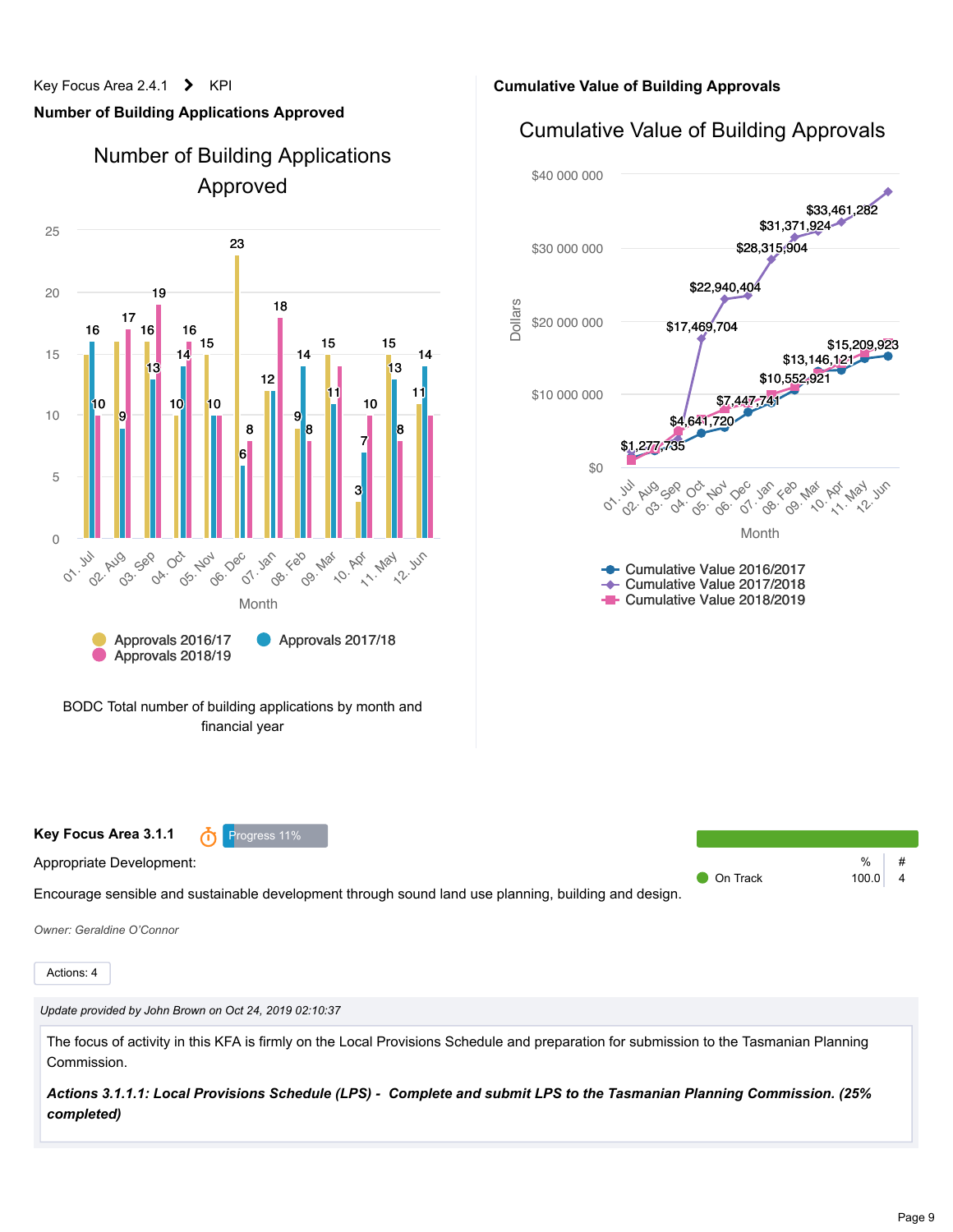Community engagement with the LPS process underway. Drop-in sessions held at St Marys and St Helens. Draft Maps 90% completed and will be reviewed following community comment. Background report underway. SAP's, PPZ's and Stormwater Code in preparation. Date to be set for councillor workshop for consideration of final draft. Working towards having all material ready for December Council meeting.

*Actions 3.1.1.2: Tree Guide - Develop a guide for the municipality to inform street tree establishment and management. (10% completed)*

Work to develop as guideline criteria for street trees in towns and integrate with Tree Management Policy started but paused for other priorities.

#### *Actions 3.1.1.3: Communication - Increase communication with local real estate agents to build understanding of the critical changes in land use planning. (10% completed)*

Discussion points and agenda currently being collated. Scope of information sessions are proposed to be increased to other building industry groups and stakeholders.

## *Actions 3.1.1.4: Industrial Land - Develop land use strategy to address immediate and longer term industrial land requirements in the St Helens area. (0% completed)*

To be undertaken following the completion of the LPS.

**Key Focus Area 3.2.1** Progress 22%



Enjoying our Environment:

Provide opportunities to access and learn more about our environment and the ways it can be enjoyed in a sustainable manner.

*Owner: Polly Buchhorn*

Actions: 3

*Update provided by John Brown on Oct 24, 2019 02:11:53*

Generally these are ongoing activities during the year and progress reflects this.

*Actions 3.2.1.1: Community Activation - Produce and provide information, publications and resources on natural resource management and support activities that foster a positive relationship with the environment. (38% completed)*

Support provided with promotion and weed mapping resources for a successful larapuna Community Weekend was held with over 130 volunteers over 3 days enjoying and working to protect the larapuna / Bay of Fires coast .

#### *Actions 3.2.1.2: Recognition Program - Recognise significant contributions to the environment and natural resource management with targeted awards, grant programs or events. (3% completed)*

Options for recognition activities have been discussed by the NRM Committee for further development.

*Actions 3.2.1.3: Waste Reduction - Undertake community education and activities focused on waste reduction and minimisation. (25% completed)*

Working with the local DAP group and the ST Helens District High School to implement a student waste warrior program. To date there are 30 students signed up to the program. A teacher is also working with the group and we plan on working with the students and their ideas in the school, community and business sectors.

 $0/2$ 

**On Track** 100.0 3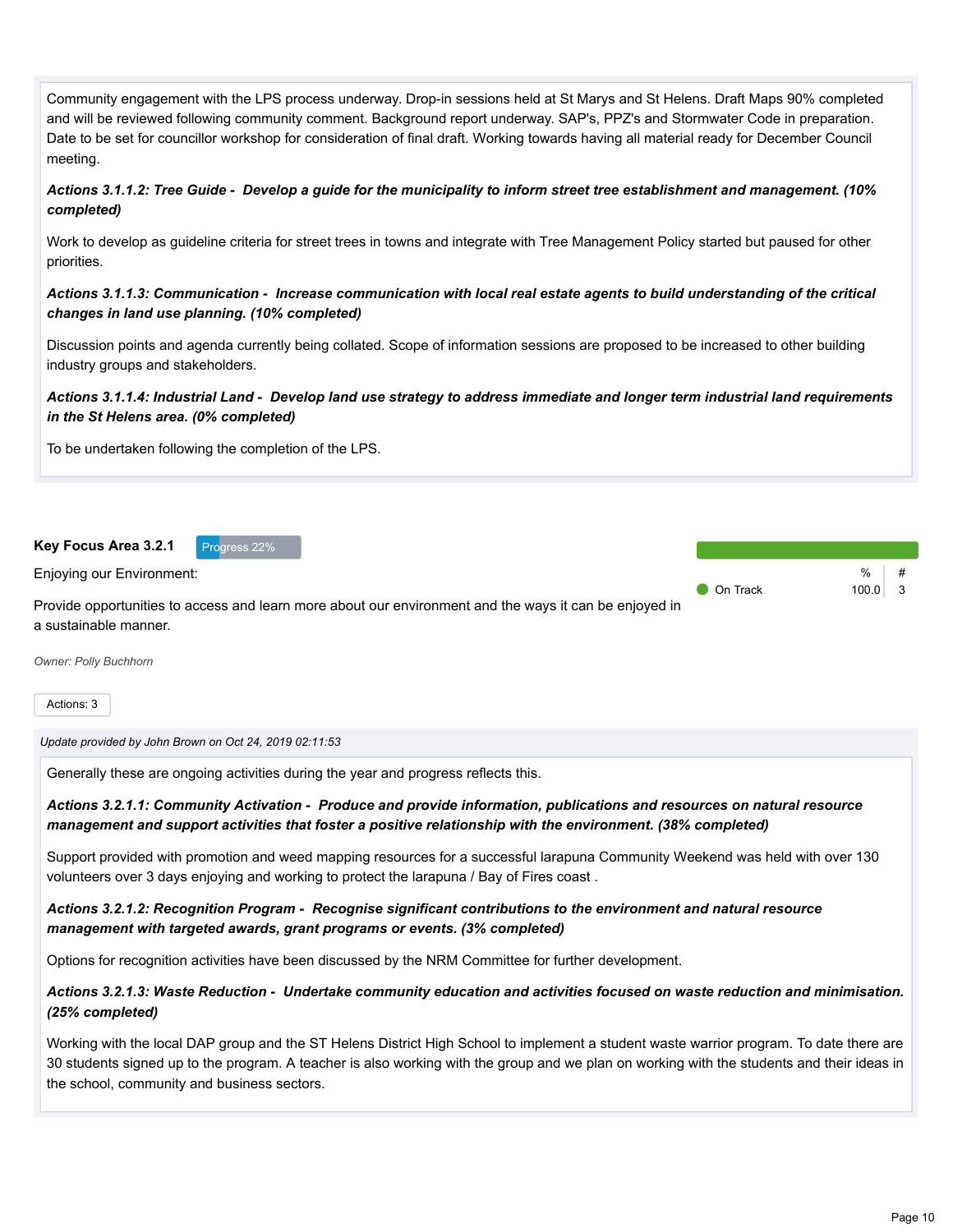#### **Key Focus Area 3.3.1** Progress 11%

Land Management:

Develop the financial and human resources to undertake projects and activities which address environmental issues such as weeds and land degradation.

 $\frac{9}{6}$ On Track  $100.0$  5

*Owner: Polly Buchhorn*

#### Actions: 5

*Update provided by John Brown on Oct 24, 2019 02:22:48*

Implementation of outcomes from the Dog Management Policy are resource and time consuming which is having an impact on the opportunity to progress some activities such as the Weed Plan.

#### *Actions 3.3.1.1: Land Management Activities - Secure financial and human resources for projects to rehabilitate degraded land and sustain soil productivity. (25% completed)*

Supported two landholders with successful applications for TFGA Landcare grants. Weed Action Fund application for a joint Patersons curse control program at Mangana by Upper South Esk Landcare and Productivity group with Council support.

#### *Actions 3.3.1.2: Activity and Condition Review - Investigate soil and water management performance by works and land development projects to identify planning and management improvements. (0% completed)*

Scheduling activity for later in the year.

#### *Actions 3.3.1.3: Weed Plan - Update Weed Plan with community consultation. (2% completed)*

To evaluate progress over last 3 years and current situation from weed data and draft municipal priorities map.

#### *Actions 3.3.1.4: Best Practice Activities - Facilitate weed, pest and disease hygiene protocols and best practice in Council operations and promote benefits in industry. (5% completed)*

Scheduled activity for later in the year, and supporting MTB Trails to apply best practice.

Develop and implement strategies and activities to reduce the risk of flooding, inundation and erosion

#### *Actions 3.3.1.5: Dog Management Policy - Implement revised Dog Management Policy - signage, education, compliance and new dog exercise facilities. (25% completed)*

Community consulted on new dog Exercise Areas for St Marys and St Helens and considered by Council. Options for Binalong Bay being developed further. Operational aspect of cooperation on dog management with PWS is being evaluated.

**Key Focus Area 3.4.1** Progress 12%

within our rivers, estuaries and coastal areas.

Water:

 $\frac{0}{0}$ **O** On Track 100.0 4

*Owner: Polly Buchhorn*

Actions: 4

*Update provided by John Brown on Oct 24, 2019 02:23:59*

Priority has been given to the St Marys Flood Mitigation actions due to the Community Development Grant funding Council will receive.

*Actions 3.4.1.1: George River Catchment - Review issues and their management status in the George River catchment and bay system to identify catchment and water quality priorities. (0% completed)*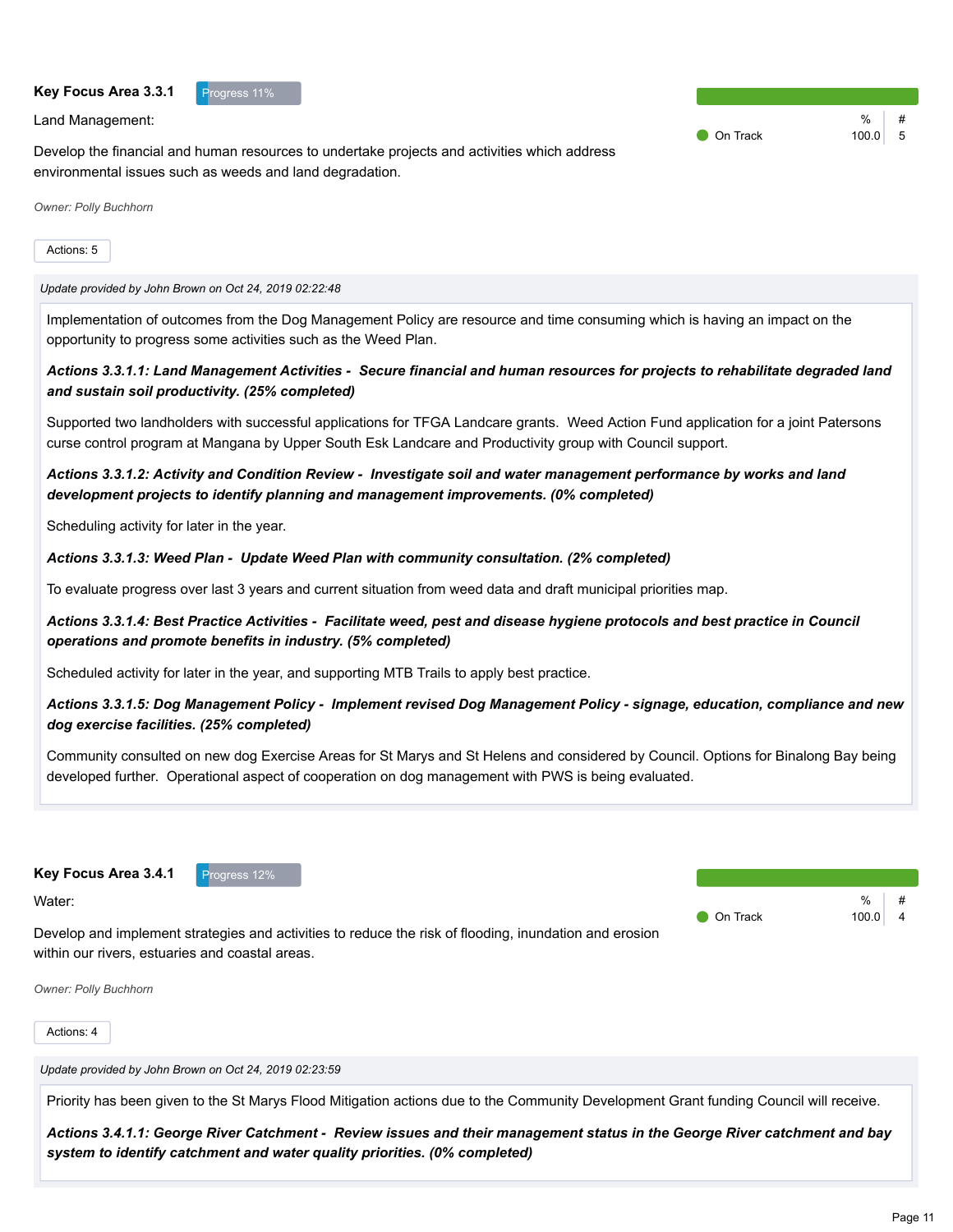#### Yet to commence.

*Actions 3.4.1.2: Boat Sewage - Address dumping of boat sewage in Georges Bay by working with the boating community and authorities on use of the wharf sewage pump-out station. (0% completed)*

Yet to commence.

*Actions 3.4.1.3: St Marys Flood Mitigation - Support implementation of Plan priorities - flood mitigation work, warning system and other strategies. (24% completed)*

Assessment by Federal Community Development Programme of our plans for flood mitigation works and warning system have progressed and an outcome to secure the funding is expected soon.

#### *Actions 3.4.1.4: Lower George Riverworks Trust - Support and work with the Trust to implement and secure funding for a works action plan for managing flooding issues. (25% completed)*

Supporting Lower George Riverworks Trust for their AGM to adopt the Lower George River Flood and River Management ACTION PLAN 2019-2022. Two landholders secured funding for works stabilizing sediment on the river; planning an impact assessment project for of river channel break-out scenarios.

**Key Focus Area 4.1.1** Progress 10%

Community Facilities:

Provide community facilities that encourage participation and supports the lifestyle of residents and growing visitor numbers.

*Owner: David Jolly*

Actions: 1

*Update provided by John Brown on Oct 24, 2019 02:25:27*

The key focus area action is the commencement of external and internal upgrade to the Old Tasmanian Hotel in accordance with grant funding. Planning approvals for the project were obtained in April 2019 and Building and Plumbing Approvals granted at September 2019. A Grant Funding Agreement is currently being negotiated. A Tender for works has been prepared and scheduled for advertising in mid October 2019.

*Actions 4.1.1.1: Old Tasmanian Hotel - Commence external and internal upgrade to the Old Tasmanian Hotel in accordance with grant funding. (10% completed)*

**Key Focus Area 4.2.1** Progress 0% Towns: Create townships that are vibrant and welcoming through improvements to infrastructure such as streetscapes, parking, safety and signage. *Owner: David Jolly* Some Disruption 100.0

Actions: 1

 $\frac{0}{c}$ 

 $\frac{0}{6}$ 

**On Track 100.0 1**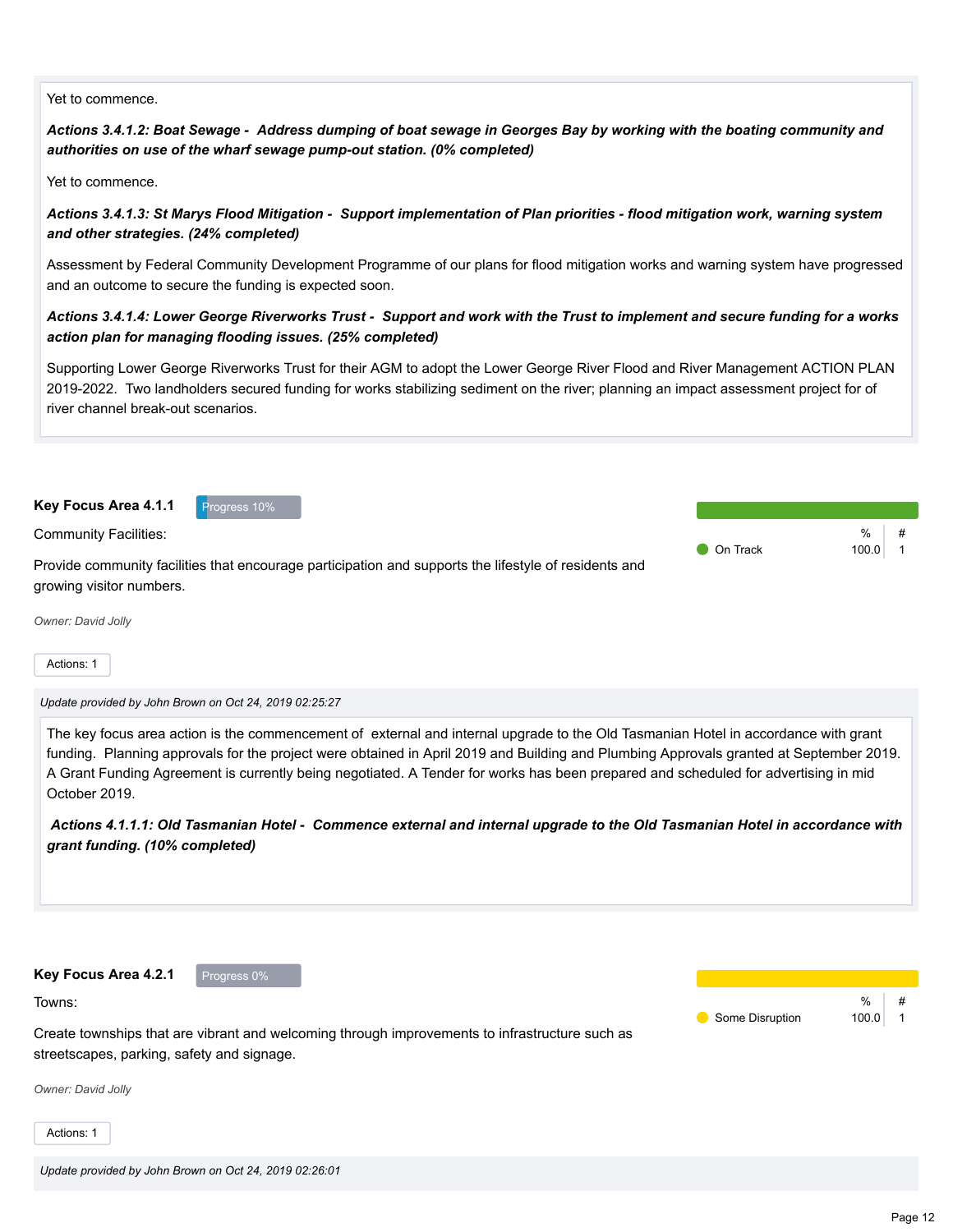

This KFA has three (3) associated Actions to be addresses during the 2019/2020 financial year.

# *Actions 4.3.1.1: Green Waste Recycling - Produce weed-free green mulch for sale on a full cost recovery basis at the St Helens Waste Transfer Station. (25% completed)*

Green waste represents the largest by volume waste stream at Councils Waste Transfer Stations. Material has been traditionally shredded and spread within WTS sites at significant cost. The material however represents a valuable and saleable resource for re-use as a mulch, composting feedstock and soil enhancer.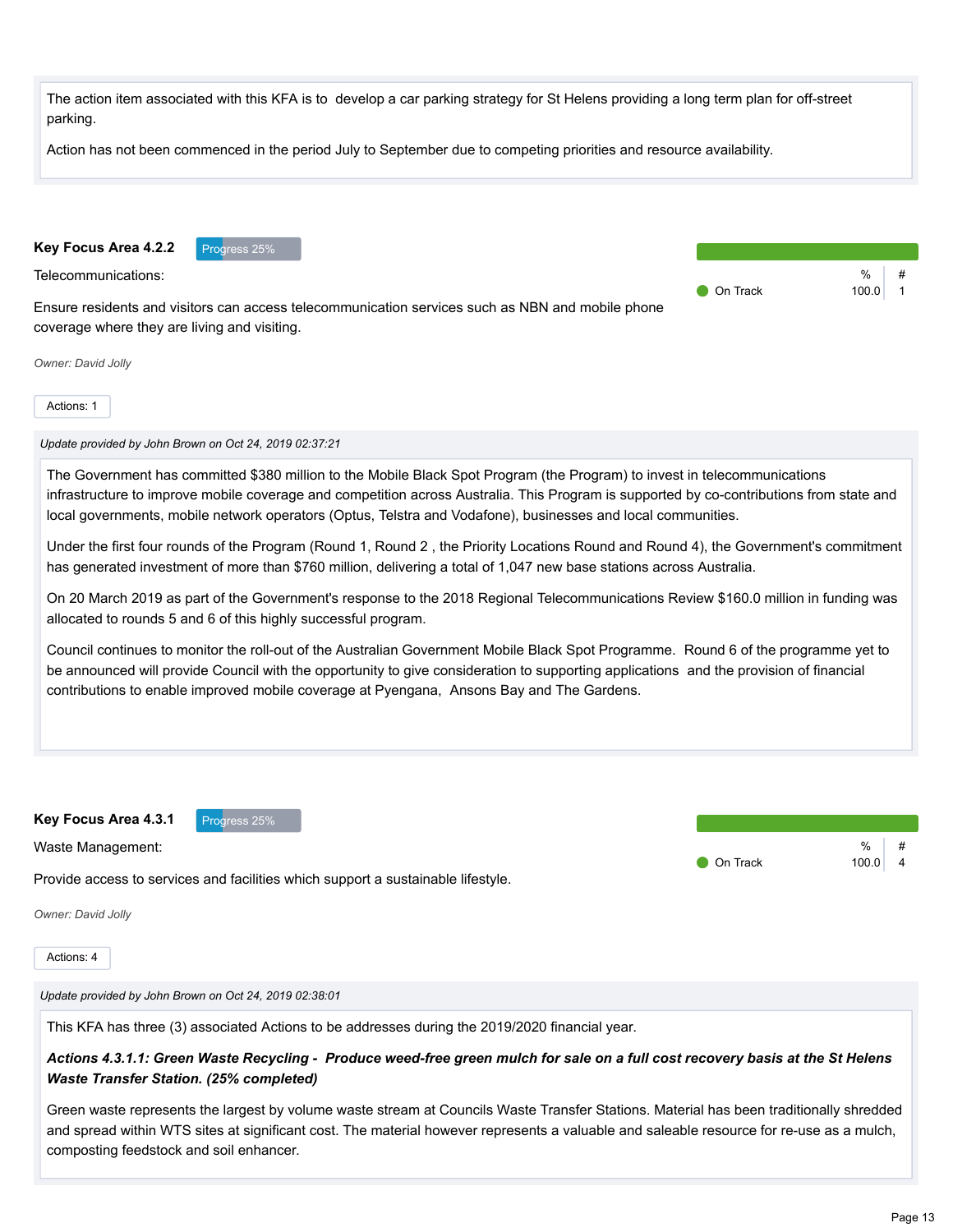A pilot trial that commenced in May 2019 at the St Helens WTS to double mulch and age green waste has concluded. The trail was successful in producing an aerobic mulch.

Opportunities to sell the mulch on a cost recovery basis and to establish mulching as a viable proposition longer term are being investigated.

#### *Actions 4.3.1.2: Inert Landfill Resource Recovery - Invoke operational changes at the St Helens Waste Transfer Station to enable the separation and recovery of materials for re-use. (25% completed)*

July - September 2019

Operational changes have been implemented at the St Helens Waste Transfer Station that provide users with the opportunity to separate and recover for re-use the following materials from builders waste streams;

1. Untreated and unpainted timber, is stock piled. Attempts to sell the timber for firewood or repurposing at \$2/load with the intent of supporting the St Helens Hospital Auxillary have received little interest at this stage. Unsold timber will however be converted to woodchip and used by Council, when green waste is next shredded.

2. Scrap Steel is separated and revenue raised when sold as scrap steel.

3. Plaster board containing calcium sulphate is to be separated in the near future and ground for use as a green waste additive.

4. Concrete, bricks, gravel and soil are being stockpiled for re-use/reprocessing. Opportunities exist for excess gravels and soils to be resold as clean fill, pending PC status.

Plastics recovery options are being investigated.

Implemented changes have substantially reduced the type and volume of material being placed at the inert landfill.

#### *Actions 4.3.1.3: Glass Re-Use - Investigate and verify by Cost Benefit Analysis - re-use opportunities for glass collected at Municipal Waste Transfer Stations. (25% completed)*

Glass collected at Council's Waste Transfer Stations is transported to the Scamander site and stockpiled. Resource quantity is low and reuse opportunities such as crushing for drainage line fill, road base and sealing additive and sorting by colour for remelt markets are being investigated.

#### *Actions 4.3.1.4: Single Use Plastics - Develop a Municipal Policy position*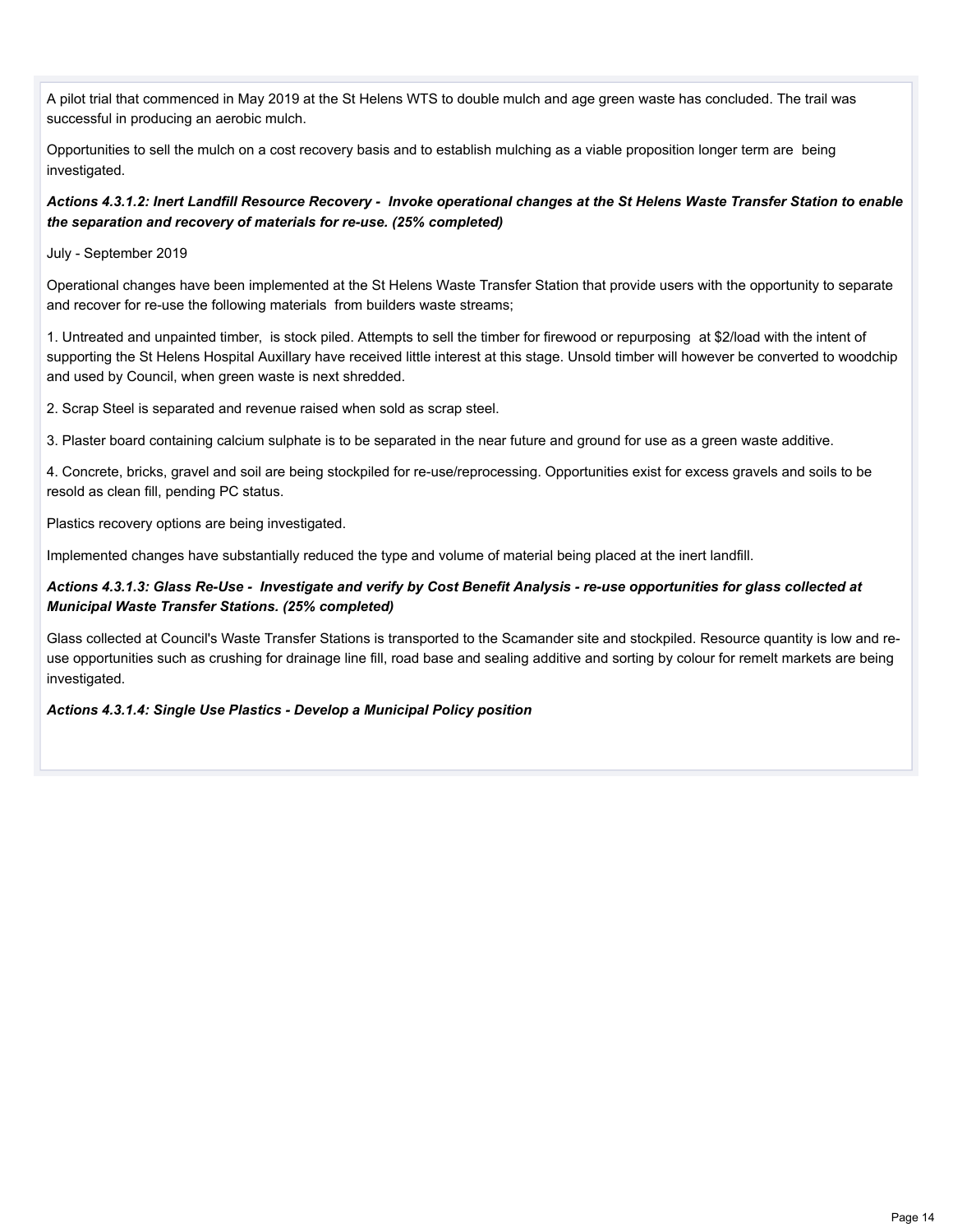#### **Actions 4.3.1.2**

Jul 01, 2019 - Jun 30, 2020 **On Track** Progress 25%

# **Inert Landfill Resource Recovery -**

Invoke operational changes at the St Helens Waste Transfer Station to enable the separation and recovery of materials for re-use.

*Owner: David Jolly*

*Update provided by David Jolly on Oct 10, 2019 01:26:11*

July - September 2019

Operational changes have been implemented at the St Helens Waste Transfer Station that provide users with the opportunity to separate the following materials from builders waste streams;

1. Untreated and unpainted timber, is stock piled and made available for purchase at \$2/load with the intent of supporting the St Helens Hospital Auxillary. Interest at this stage has been disappointing. Unsold timber will be converted to woodchip and used by Council.

- 2. Scrap Steel
- 3. Plaster board
- 4. Concrete, bricks, gravel and soil.

Plastics recovery options are being investigated.

Implemented changes have substantially reduced the type and volume of material being placed at the inert landfill.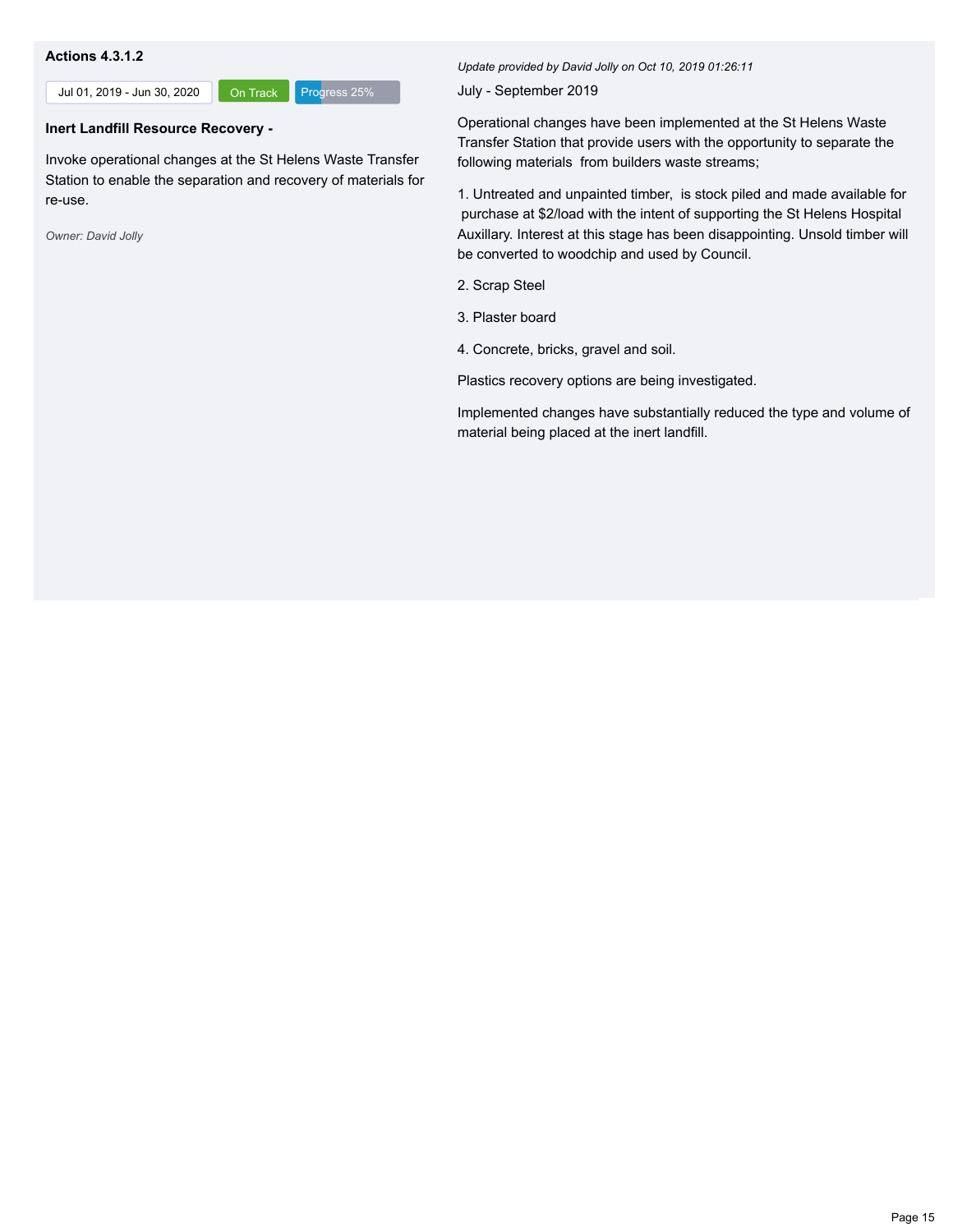### **Kerbside Recyclables Collection Service**

*Actions 4.3.1.2 Inert Landfill Resource Recovery - Invoke operational changes at the St Helens Waste Transfer Sta...*

#### Month Tonnage **1 - Jul** 2 - Aug 3 - Sept **4 - Oct** 5 - Nov 6 - Dec **1.** Jan **8 - Feb** 9 - Mar 10 - Apr 11 - May **22 - Jun** 0 25 50 75 100

Kerbside Recyclables Collection Service

#### **2018/2019 Gross** 2018/2019 Balance to Recovery/Reuse 2018/2019 Estimate of Contamination from Landfill 2019/2020 Gross 2019/2020 Balance to Recovery/Reuse

2019/2020 Estimate of Contamination from Landfill

#### **Kerbside Recyclables Collection Service 2018 / 2019**

*Actions 4.3.1.2 Inert Landfill Resource Recovery - Invoke operational changes at the St Helens Waste Transfer Sta...*

# Kerbside Recyclables Collection Service 2018 / 2019



← 2018/2019 Balance to Recovery/Reuse

**-** 2018/2019 Estimate of Contamination from Landfill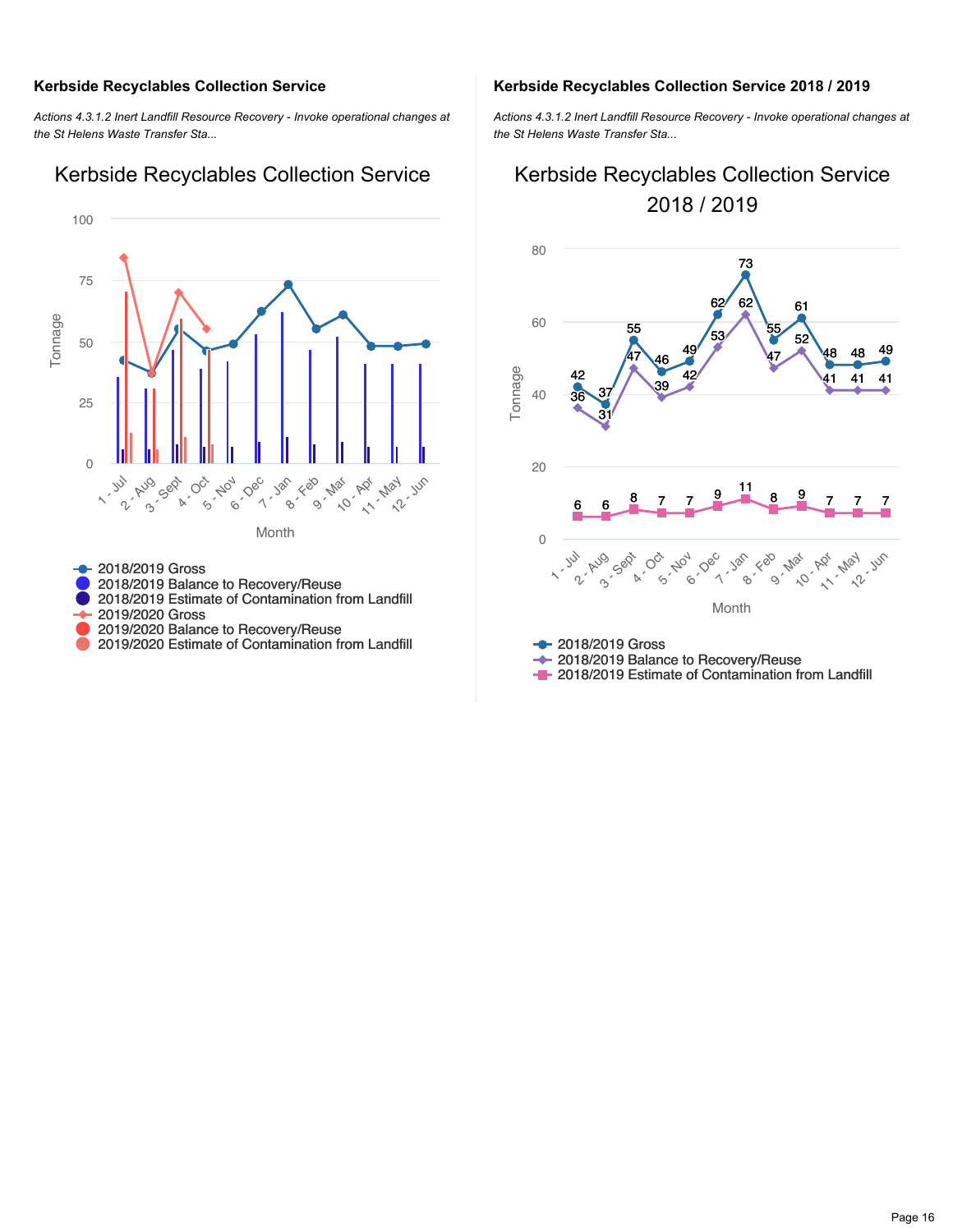#### **Kerbside Recyclables Collection Service 2019 / 2020**

*Actions 4.3.1.2 Inert Landfill Resource Recovery - Invoke operational changes at the St Helens Waste Transfer Sta...*

# Kerbside Recyclables Collection Service 2019 / 2020



## **Cumulative Tonnage of Municipal Waste to Copping Landfill**

*Actions 4.3.1.2 Inert Landfill Resource Recovery - Invoke operational changes at the St Helens Waste Transfer Sta...*

# Cumulative Tonnage of Municipal Waste to Copping Landfill



| Key Focus Area 4.3.2    | Progress 11%                                                                                    |                    |      |  |
|-------------------------|-------------------------------------------------------------------------------------------------|--------------------|------|--|
| Roads and Streets:      |                                                                                                 |                    | %    |  |
|                         |                                                                                                 | $\bullet$ On Track | 50.0 |  |
|                         | Develop a well-maintained road network that recognises the changing demands and reguirements of | Some Disruption    | 50.0 |  |
| residents and visitors. |                                                                                                 |                    |      |  |

*Owner: David Jolly*

Actions: 4

*Update provided by John Brown on Oct 24, 2019 02:38:51*

This KFA has a number of associated Actions for both the State and Council road network within the municipality designed to meet the stated objective of developing a well-maintained road network that recognises the changing demands and requirements of residents and visitors.

*Actions 4.3.2.1: State Network - Pursue upgrades to State Government road infrastructure assets (Esk Main Road and Tasman Highway) to improve safety and reliability - result, network quality. (25% completed)*

**Esk Main Road**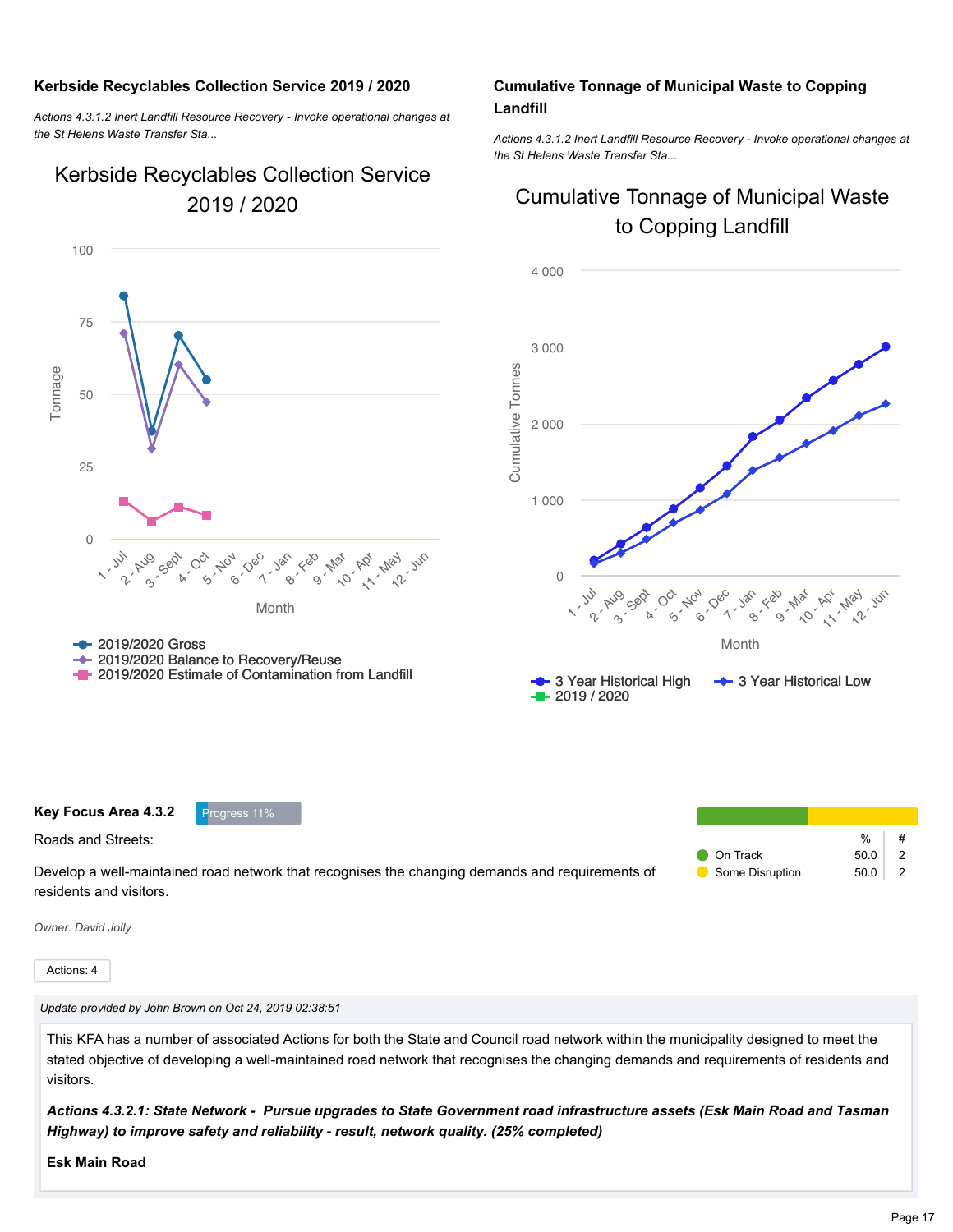The State Government will be undertaking road widening and sealing works from the Cornwall Junction to St Marys (Tinkers Museum) from October 2019. The works include an upgrade of the Cornwall junction .

#### **Tasman Highway**

State Growth have commenced upgrade works at the intersection with Flagstaff Road with works to be finished at end of November 2019. This and a second upgrade at the Basin Creek Road intersection are important upgrades that support the advent of the Mountain Bike Trails in the area and provide safe vehicle access to the Tasman Highway.

#### **Great Eastern Drive**

Current continues to advocate priorities within the municipality being the upgrade of the Elephant Pass/Tasman Highway intersection and passing bays on the Tasman Highway at access points to the Chain of Lagoons.

#### *Actions 4.3.2.2: Municipal Road Network - Complete transfer of the responsibility of Binalong Bay Road to the State Government. (10% completed)*

In a State Government media release on 27 February 2018 an announcement was made that the State Government would be taking over responsibility for a section of Binalong Bay Road from the Break O'Day Council, the release in part stated

*"A re-elected majority Liberal Government will write the next chapter in this success story by extending the Great Eastern Drive around 10 kilometres north, from St Helen's to overlooking the globally recognised shores of the Bay of Fires.*

*We will invest \$4.5 million to improve visitor access at Binalong Bay Road allowing more visitors to enjoy a stretch of coastline named by Lonely Planet as the hottest travel destination in the world.*

*As part of the Government's road swap program with local government the road from St Helens to Binalong Bay will be brought into the State Road Network. Planning and design will then occur with works expected to commence in 2019-20. This will include road widening, sealing and associated improvements".*

Council is seeking an indication from the State Government as to the timing of the road transfer.

# *Actions 4.3.2.3: Strategic Road Plan - Update Council's Plan to identify routes of Strategic Importance and Urgency for the purpose of securing future road upgrade funding. (0% completed)*

The project has not commenced due to other priorities and current resource constraints.

#### *Actions 4.3.2.4: Scamander Wrinklers Entrance - Finalise approvals and undertake construction works to enhance the northern entrance of Scamander at Wrinklers Lagoon bridge. (10% completed)*

Project activity is in progress and includes the drafting of a revised site plan based on community feedback and toilet design. Next generation concept to be workshopped with Councillors at a future workshop prior to PWS consent being obtained and a Development Application being lodged which also enables community representation to be made.

There is some disruption to the project due to delays in receiving toilet building design options.

**Key Focus Area 4.3.3** Progress 29%

Recreational Facilities:

Support an outdoor, active and healthy lifestyle for residents and visitors through a range of recreational facilities including walking trails, bike trails and other identified infrastructure.

*Owner: Ben Pettman*

Actions: 8

 $\frac{0}{6}$ 

**On Track** 100.0 8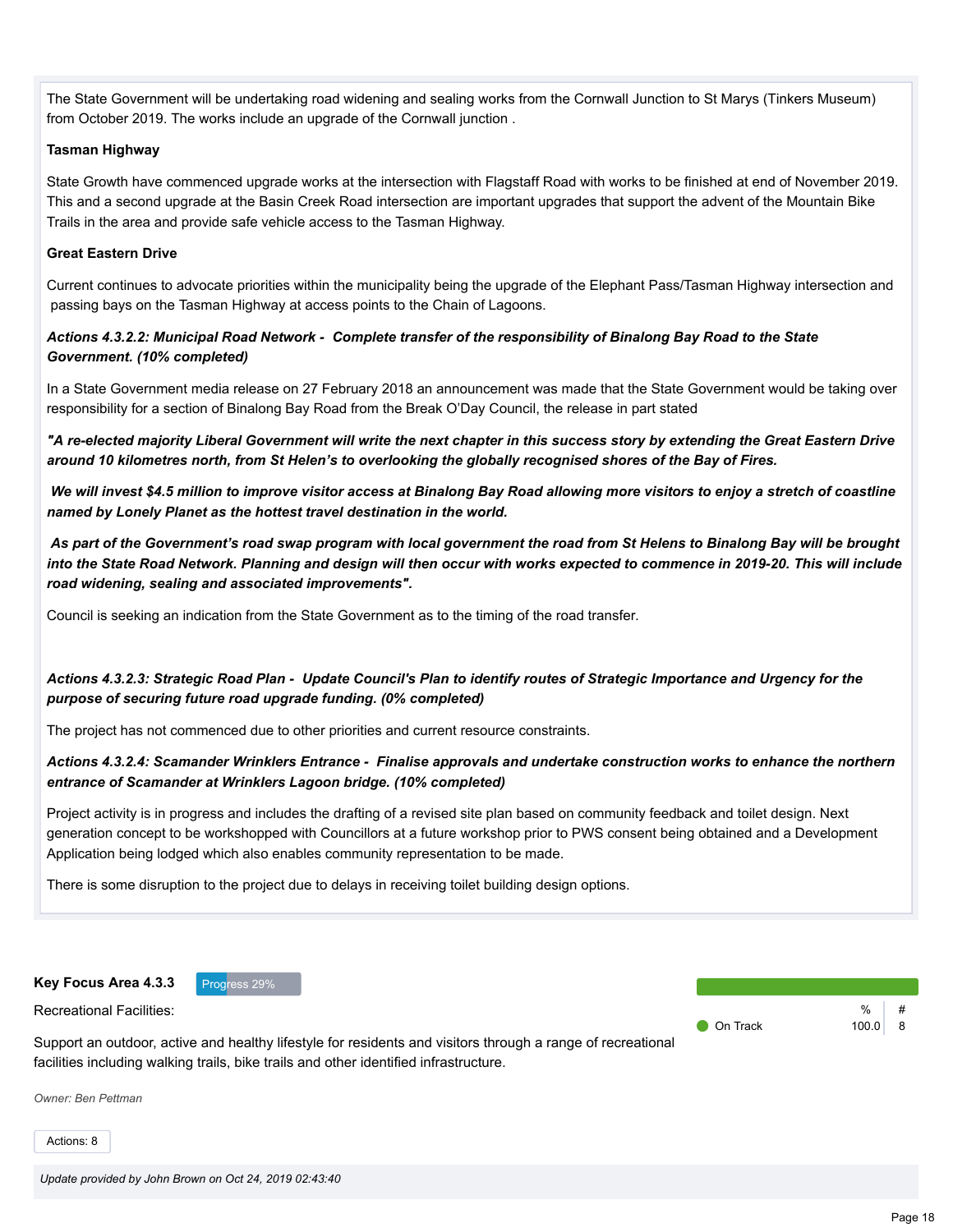Primary focus is currently on managing the construction activities of the MTB Trails and the Drought Communities Project. This impacts on our capacity to progress some actions but on the whole good progress is being made.

## *Actions 4.3.3.1: Short Walks - Develop walking trail inventory for short walks. (10% completed)*

Short day walks are being identified between land managers across the municipality that will form the basis of a consolidated list of trails that will be promoted as key destinations for people of all capabilities.

# *Actions 4.3.3.2: Walking Trails Network - Liaise with stakeholders responsible for trails to ensure a coordinated and logical approach to trail upgrading and maintenance for priority trails. (25% completed)*

Service levels will be established and resources provided to keep these trails at agreed service levels. Developed a Walking Trail upgrade project with PWS using Drought Communities Program funding, focus on upgrading key trails in the Fingal Valley, Gray Mares Tail Falls, Mathinna Falls and St Patrick Head Walking Tracks

#### *Actions 4.3.3.3: Georges Bay Foreshore Trail - Secure approvals and commence construction. (25% completed)*

Completed flora and fauna assessments, AHT surveys and commenced preparation of relevant Property Services documentation - Funding Agreement currently being finalised and Development Application commenced

## *Actions 4.3.3.4: St Helens to Binalong Bay Link - Develop the project to a shovel ready stage and pursue funding. (25% completed)*

Route options have been researched with an indicative cost for a preferred route prepared and provided to Council. Current activity is focused on project development to a shovel ready state.

#### *Actions 4.3.3.5: St Helens MTB Network - Complete construction of Network including support infrastructure. (40% completed)*

Trail construction commenced in April 2019. There is currently 4 trail construction crews working on this network.

Trails completed to date are Loops 1, 3, 8, 9, 10, 4, 5, Town Link trail complete except some retaining and capping in specified locations.

Loops 6 and 7 have also commenced.

Descent 3 is near completed an Descent 2 commenced.

The boardwalk at the St Helens Point Road / Tasman Highway intersection which is the access point of the Town Link Trail is complete.

The pedestrian refuge / road crossing will be installed in October 2019.

Trailhead construction on Flagstaff Road is well underway with hardstand, roads and carparks established. The effluent system is installed and 3 phase power is connected on the site.

The Trail Head features include toilet block, shelters, bike hygiene station and signage.

Construction of toilet block and shelter is on target to be completed for November 2019 trails opening.

The construction program and resources being used puts us on target for a partial opening of the network in November 2019 and all trails completed by mid 2020.

#### *Actions 4.3.3.6: Bay of Fires Trail - Complete construction of Poimena to Swimcart trail including support infrastructure. (75% completed)*

Sections completed to date are Sections 1, 4, 5, 6, 7 (no construction required on section 7 as trail is on existing roads / tracks) and section 8 to the Gardens Road. The last section of trail from Gardens Road to Swimcart Beach is planned to be completed in October 2019.

Section 2 and 3 will be constructed post the planned opening on 22 November 2019. These two sections link the trail back onto the existing Blue Tier Trail which will be slightly modified so that the Trail Head for the Poimena to Swimcart Trail will also be the start of the Blue Tier Trail with the existing entrance reverted to a walking track. These changes to occur between March - June 2020.

Negotiations with Parks and Wildlife has defined the car park and Shuttle Bus pick areas at Swimcart Beach and works are planned to be completed by end October 2019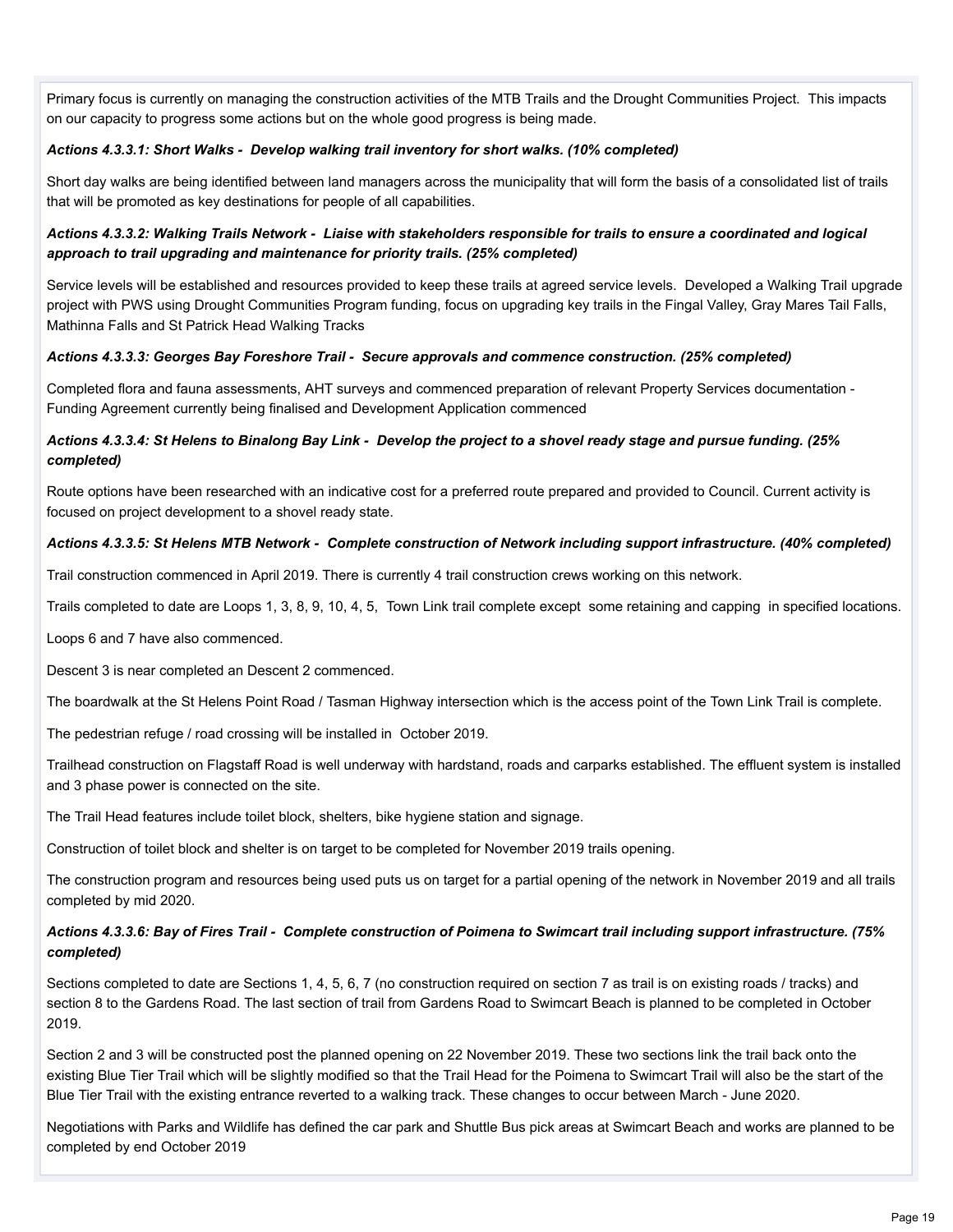A new car park is to be built at Poimena following negotiations with Parks and Wildlife that will provide extra parking and drop off point for the MTB shuttles and trail users. A temporary toilet will also be installed to provide extra facilities at the trail head.

#### *Actions 4.3.3.7: Rail Trail - Develop a Master Plan for a Rail Trail between St Marys and Fingal. (25% completed)*

Flora and fauna report completed, external funding to be sought. Action listed under Valley Destination Action Plan

#### *Actions 4.3.3.8: Walking / Bike Trail - Develop a Feasibility Study for a walking / bike trail between Mt Nicholas and Elephant Pass subject to receipt of external funding. (10% completed)*

No action at this stage - currently checking land tenure prior to looking at proposed trail alignments

#### **Key Focus Area 5.1.1** Progress 19%

Health:

Retain and expand local provision of disability, preventative, chronic and acute health care services including pursuing innovative healthcare delivery options.

The provision of health services to be delivered at a local level addressing the community's needs.

*Owner: Chris Hughes*

#### Actions: 4

*Update provided by John Brown on Oct 24, 2019 02:44:33*

Actions in this KFA are linked closely to and driven by external stakeholders.

*Actions 5.1.1.1: Local Services - Work with external health services to expand the delivery of services to our community and seek additional funding by supporting the Royal Flying Doctors Service to ensure services are delivered throughout our municipality. (25% completed)*

Continue to work with the Royal Flying Doctors Service in identifying additional services for our area and supporting RFDS in sourcing funding

#### *Actions 5.1.1.2: Old St Helens Hospital - Participate in the engagement process to determine the future use of the site. (25% completed)*

Supported Department of Communities Tasmania in undertaking Community Engagement process on 18 July 2019 at St Helens. Community ideas collated and forward to Communities Tasmania for their consideration. Awaiting determination from Communities Tasmania as to the future of the Old Hospital

#### *Actions 5.1.1.3: Local Service Delivery - Work with Government agencies in relation to provision of health services to be delivered at a local level. (2% completed)*

No action at this stage - THRIVE looking at being part of the discussion

#### *Actions 5.1.1.4: Doctors - Work with service providers, stakeholders and the State Government to ensure that adequate permanent doctors operate in Break O'Day. (25% completed)*

No action at this stage - currently have full contingency of locum doctors - meeting to be arranged with Ochre to seek information re long term plans. Ongoing support with welcoming potential new Doctors is being provided.

|                   | $\frac{0}{0}$ | #  |
|-------------------|---------------|----|
| <b>O</b> On Track | 100.0         | -4 |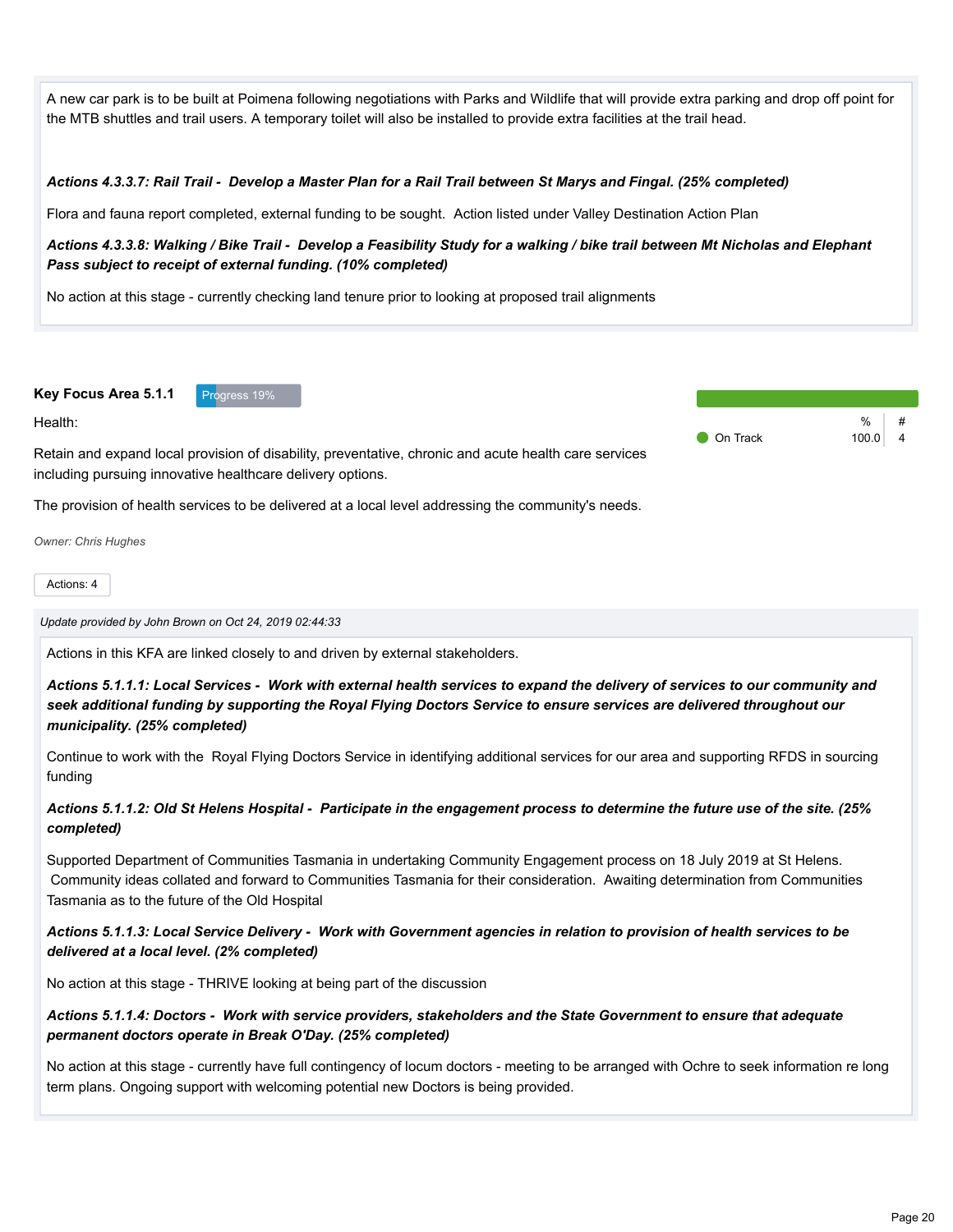#### **Key Focus Area 5.2.1** Progress 31%

Mental Health:

Improve the mental health of our community through stability in service delivery and a holistic approach to the provision of services locally.

Continue to be part of the group which are funded by PHT in relation to suicide in males aged between 40 and 64 and identify learnings that can be shared with the whole community.

*Owner: Chris Hughes*

Actions: 3

*Update provided by John Brown on Oct 24, 2019 02:45:13*

Solid progress with all actions in this KFA.

*Actions 5.2.1.1: Mental Health Working Group - Support the Mental Health Services Working Group to map changes if any and seek additional funding through partnerships with external services. (25% completed)*

Committee currently in abeyance during the term of the BOD and Bicheno Suicide Prevention Trial

*Actions 5.2.1.2: THRIVE - Maintain working relationship with THRIVE and participate in their activities. (30% completed)*

THRIVE projects continuing, more specifically Thrive Build, Community Garden, School Mentoring, with a large number of community members volunteering to ensure the continuation of these projects. Thrive Build now has one trainee working to achieve an appropriate **Certificate** 

#### *Actions 5.2.1.3: Suicide Prevention - Maintain involvement in the Suicide Prevention Trial. (39% completed)*

Several projects are now up and running under this Trial - Safe Cafe and the Community Suicide Response Group - terms of reference have been approved and currently developing protocols around communication for the Suicide Response



Implement outcomes of the BDO Report.

*Owner: John Brown*

Actions: 1

*Update provided by John Brown on Oct 24, 2019 02:46:14*

Activity in this area is determined by actions of State Government agencies.

# *Actions 5.2.2.1: Jobs Action Package - Support the implementation of the outcomes of the TasCOSS and TCCI led process addressing employment barriers in the Break O'Day area. (25% completed)*

Project proposal developed by local stakeholder group which addresses the key barriers identified through the consultation processes of TasCOSS and TCCI, this was submitted to the overall Steering Committee within State Government in July 2019. Committee have considered the proposal and potentially may go to an open Expression of Interest process. Awaiting discussions with Skills Tasmania.

|                    | %         | # |
|--------------------|-----------|---|
| $\bullet$ On Track | $100.0$ 3 |   |
|                    |           |   |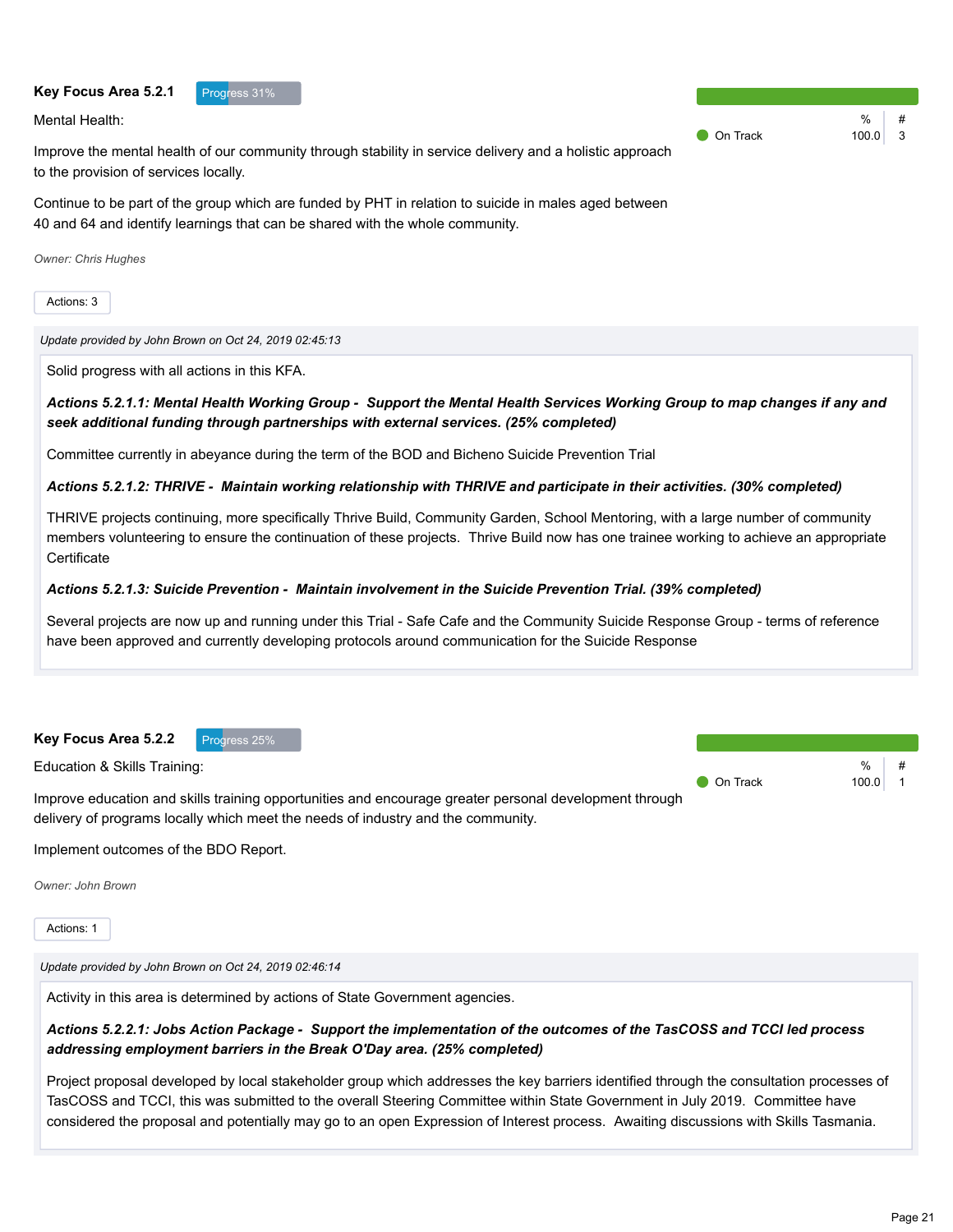| Transport:                                                                                                                                                                                                                                                                                                                                                                                                                                                                                                                                                   | $\bullet$ On Track | %<br>100.0<br>$\overline{\mathbf{3}}$ |
|--------------------------------------------------------------------------------------------------------------------------------------------------------------------------------------------------------------------------------------------------------------------------------------------------------------------------------------------------------------------------------------------------------------------------------------------------------------------------------------------------------------------------------------------------------------|--------------------|---------------------------------------|
| Facilitate a range of transport options that support movement within and outside the Break O'Day area.                                                                                                                                                                                                                                                                                                                                                                                                                                                       |                    |                                       |
| <b>Owner: Chris Hughes</b>                                                                                                                                                                                                                                                                                                                                                                                                                                                                                                                                   |                    |                                       |
| Actions: 3                                                                                                                                                                                                                                                                                                                                                                                                                                                                                                                                                   |                    |                                       |
| Update provided by John Brown on Oct 24, 2019 02:49:56                                                                                                                                                                                                                                                                                                                                                                                                                                                                                                       |                    |                                       |
| Initial progress made with a number of these items which are generally small in nature.                                                                                                                                                                                                                                                                                                                                                                                                                                                                      |                    |                                       |
| Actions 5.2.3.1: Local Transport Network - Promote the transport services that are currently available through the development<br>of a community page. (6% completed)                                                                                                                                                                                                                                                                                                                                                                                        |                    |                                       |
| List of all options being generated                                                                                                                                                                                                                                                                                                                                                                                                                                                                                                                          |                    |                                       |
| Actions 5.2.3.2: Transport Gap Analysis - Work with local community organisations who offer transport to identify where the<br>needs are for additional transport options and work with the current providers on servicing the identified gaps. (9% completed)                                                                                                                                                                                                                                                                                               |                    |                                       |
| Meeting with Josh Madwick, Innovation and Development Manager for CTST to explore the option of running a sister program, like area<br>connect                                                                                                                                                                                                                                                                                                                                                                                                               |                    |                                       |
| Actions 5.2.3.3: Learner Driver Mentor Program - Recruit and train additional mentors to support the program. (25% completed)                                                                                                                                                                                                                                                                                                                                                                                                                                |                    |                                       |
| One Mentor recruited 4.10.2019                                                                                                                                                                                                                                                                                                                                                                                                                                                                                                                               |                    |                                       |
| Key Focus Area 6.1.1<br>Progress 25%<br><b>Local Government Reform</b><br>Owner: John Brown<br>Actions: 1                                                                                                                                                                                                                                                                                                                                                                                                                                                    | <b>On Track</b>    | %<br>100.0<br>$\overline{1}$          |
| Update provided by John Brown on Oct 24, 2019 02:50:52                                                                                                                                                                                                                                                                                                                                                                                                                                                                                                       |                    |                                       |
| Actions 6.1.1.1: Northern Region Shared Services - Pursue joint procurement opportunities and a common IT platform involving<br>northern region Councils. (25% completed)<br>Regional approach to annual Road Sealing Tender being examined with BODC undertaking work associated with this approach. Common<br>IT platform approach being progressed with information under development through a potential service provider. Joint Legal Services<br>procurement finalised in July 2019 and now in operation, savings to be identified on an annual basis. |                    |                                       |
| Key Focus Area 6.1.2<br>Progress 25%                                                                                                                                                                                                                                                                                                                                                                                                                                                                                                                         |                    |                                       |

● On Track 100.0 1

Actions: 1

Break O'Day Culture

*Owner: John Brown*

**Key Focus Area 5.2.3** Progress 13%

% #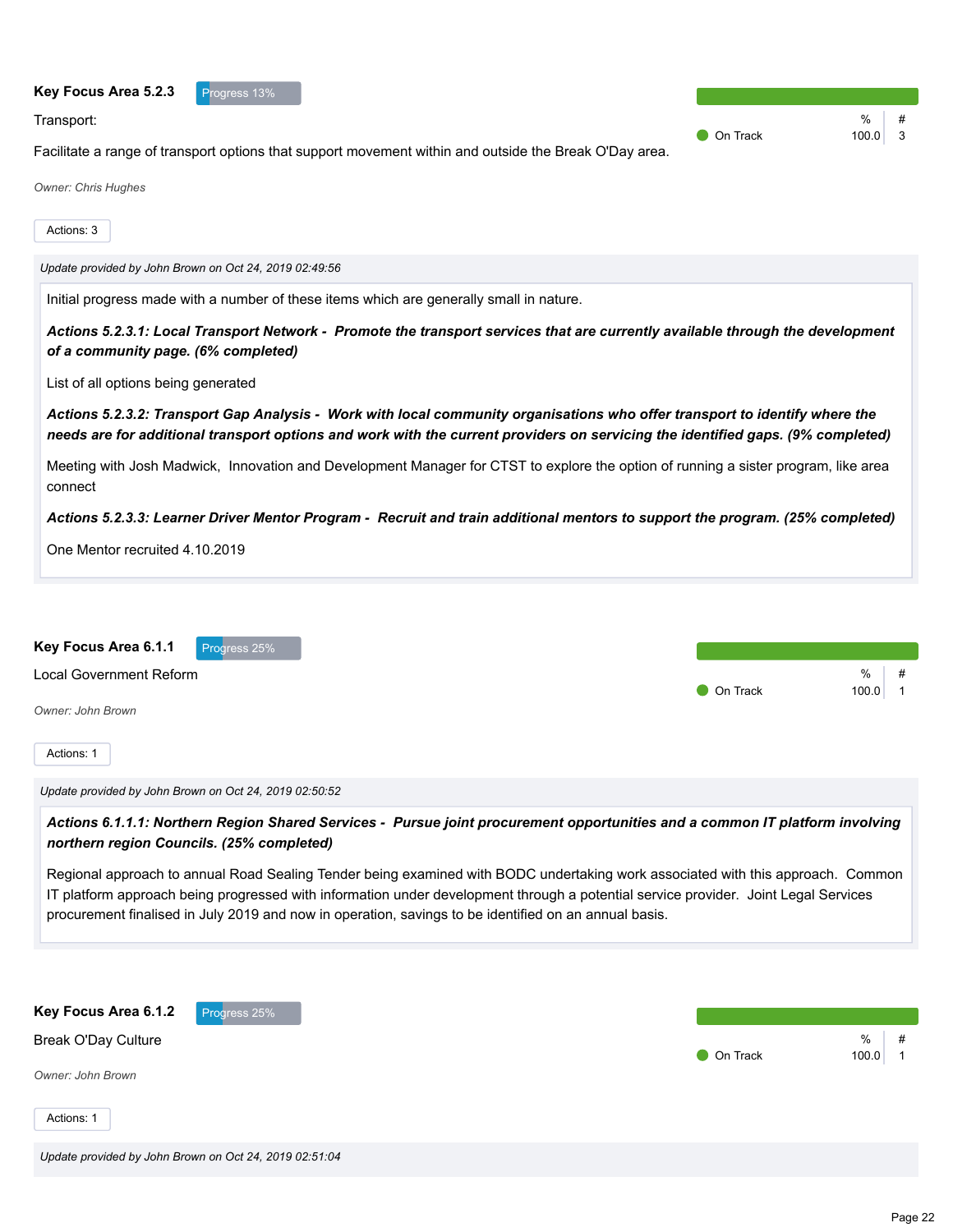#### *Actions 6.1.2.1: Organisational Development - Continue focus on service delivery based on agreed values and team based activities. (25% completed)*

Work teams continuing to focus on the outcomes identified through the last round of workshops. Consideration being given to working on key areas of improvement and resilience as part of the next stage.

**Key Focus Area 6.1.4** Progress 14%

Financial Sustainability

*Owner: Bob Hoogland*

Actions: 3

*Update provided by John Brown on Oct 24, 2019 02:52:36*

Initial focus is in relation to activities associated with Waste Management.

*Actions 6.1.4.1: Value for Money Reviews - Undertake reviews of operational activities to identify revenue opportunities, cost savings and / or process improvements. Results, ongoing annual savings of \$50,000 and 500 hours identified and achieved. (17% completed)*

Mobile phone/tablet package savings identified, yet to be quantified; LGAT coordinated electricity contract negotiated, savings yet to be quantified; green waste sale as landscape product trial progressing, change in gas energy provider also generated savings, yet to be quantified.

### *Actions 6.1.4.2: Procurement Processes - Undertake a review of procurement processes with a focus on environmental sustainability - the use of recyclable materials within the products etc which Council procures. (0% completed)*

No action to date

#### *Actions 6.1.4.3: Operational Efficiencies - Examine opportunities for operational cost reductions resulting in reduced waste management cost based on \$ / t to landfill. (25% completed)*

General waste collected from Councils Waste Transfer Stations and kerbside collection contain materials that can be collected for reprocessing/recycling and reduce the costs associated with transport to and landfilling at Copping. These include, glass, metals, untreated timber, recyclable plastics and e-waste that can be placed into kerbside recyclables bins in the home or at Councils waste transfer stations free of charge.

The current focus is on:

- Council's waste management contracts expire at 30 June 2020. Contract tenders have a focus on competitive pricing, valuable materials recovery, community education and operational efficiencies.

- Waste Transfer Station layouts - changes being implemented to enable more material streams to be segregated and recovered, such as untreated timber and bulk cardboard handling and plastics.

- Updating current waste information/educational packages.

% #

**O** On Track 100.0 3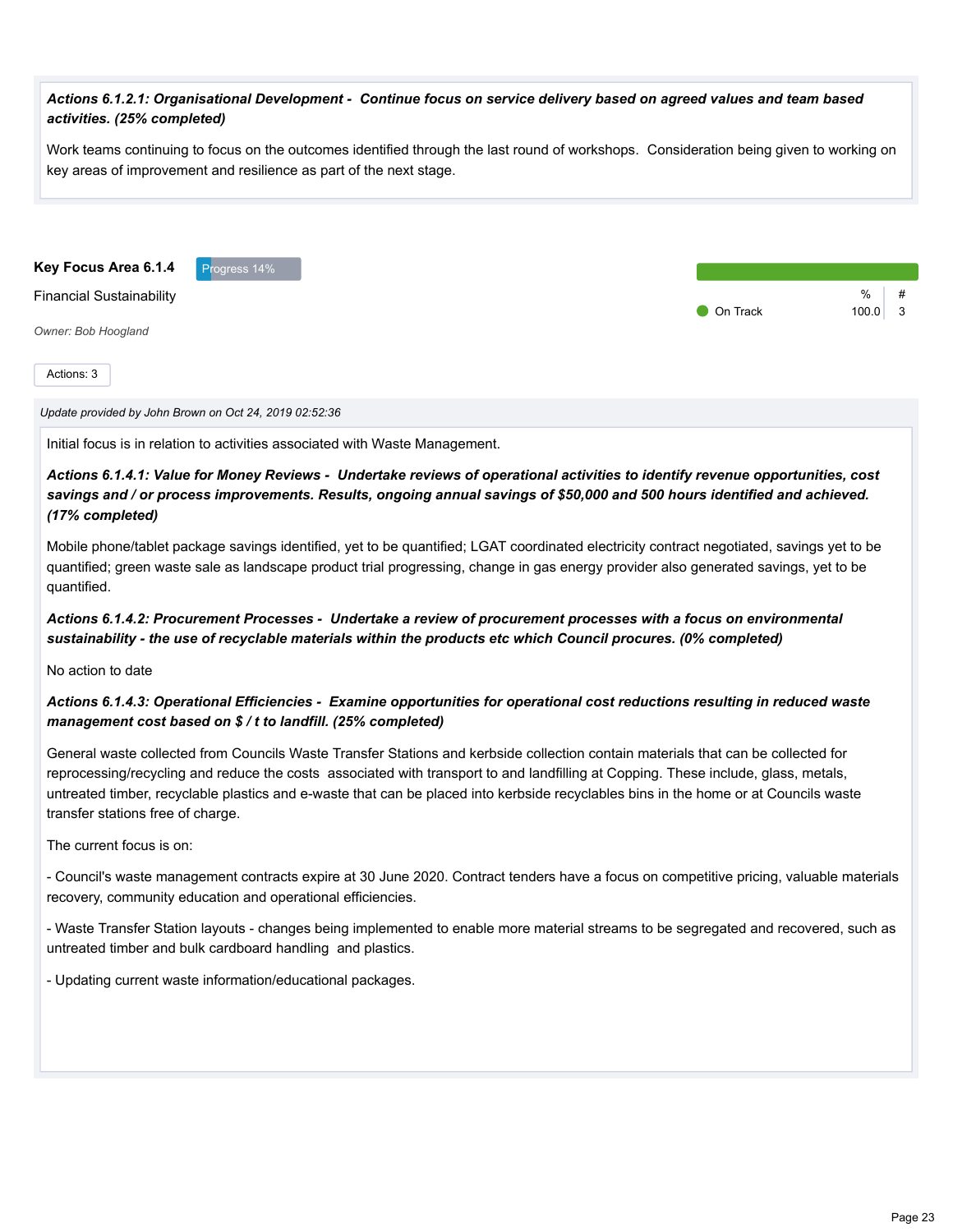| Key Focus Area 6.1.5<br>Progress 8%<br><b>Financial Management</b><br>Owner: Bob Hoogland                                                                                                                                                                                                                                                                                                                                                                                                                                                                                                                                                                                                                                                                                                                                                                                                                                                                                                                                                                                                             | On Track | %<br>#<br>3<br>100.0              |
|-------------------------------------------------------------------------------------------------------------------------------------------------------------------------------------------------------------------------------------------------------------------------------------------------------------------------------------------------------------------------------------------------------------------------------------------------------------------------------------------------------------------------------------------------------------------------------------------------------------------------------------------------------------------------------------------------------------------------------------------------------------------------------------------------------------------------------------------------------------------------------------------------------------------------------------------------------------------------------------------------------------------------------------------------------------------------------------------------------|----------|-----------------------------------|
| Actions: 3<br>Update provided by John Brown on Oct 24, 2019 02:53:32<br>A number of Actions are yet to commence in this area, this is not unexpected.<br>Actions 6.1.5.1: Audit Panel - Audit Panel meetings facilitated in accordance with legislative requirements, responding to all<br>recommendations of the Panel. (25% completed)<br>October meeting of Audit Panel held, minutes and report being prepared for Council<br>Actions 6.1.5.2: Financial Viability and Accountability - Maintain financial viability and accountability in budgeting and<br>administration. Regularly review the Long Term Financial Plan (LTFP) to ensure that it accurately reflects the results of Council<br>decision making. Result, meet or exceed Long Term Financial Plan forecasts for operational results. (0% completed)<br>No action to date until audited 2018/2019 financial statements received<br>Actions 6.1.5.3: Internal Audits - Implement 2019 / 2020 Internal Audits according to the adopted schedule. (0% completed)<br>Initial discussions for implementing 2019/2020 audit program held |          |                                   |
| Key Focus Area 6.1.6<br>Progress 0%<br><b>Human Resources</b><br>Owner: Paula Kloosterman<br>Actions: 1<br>Update provided by John Brown on Oct 24, 2019 02:53:48<br>Actions 6.1.6.1: Workforce Plan - Develop a workforce plan to prepare for and manage succession requirements and ageing<br>workforce. (0% completed)                                                                                                                                                                                                                                                                                                                                                                                                                                                                                                                                                                                                                                                                                                                                                                             | On Track | %<br>#<br>100.0<br>$\overline{1}$ |
| No action to date.<br>Key Focus Area 6.1.8<br>Progress 25%<br><b>Elected Members</b><br>Owner: John Brown<br>Actions: 1                                                                                                                                                                                                                                                                                                                                                                                                                                                                                                                                                                                                                                                                                                                                                                                                                                                                                                                                                                               | On Track | $\%$<br>100.0<br>$\overline{1}$   |

*Update provided by John Brown on Oct 24, 2019 02:53:59*

*Actions 6.1.8.1: Councillors Professional Development - Facilitate participation of Councillors Professional Development. (25% completed)*

The Mayor and two (2) Councillors attended the Local Government Association of Tasmania's (LGAT) Annual Conference in July 2019.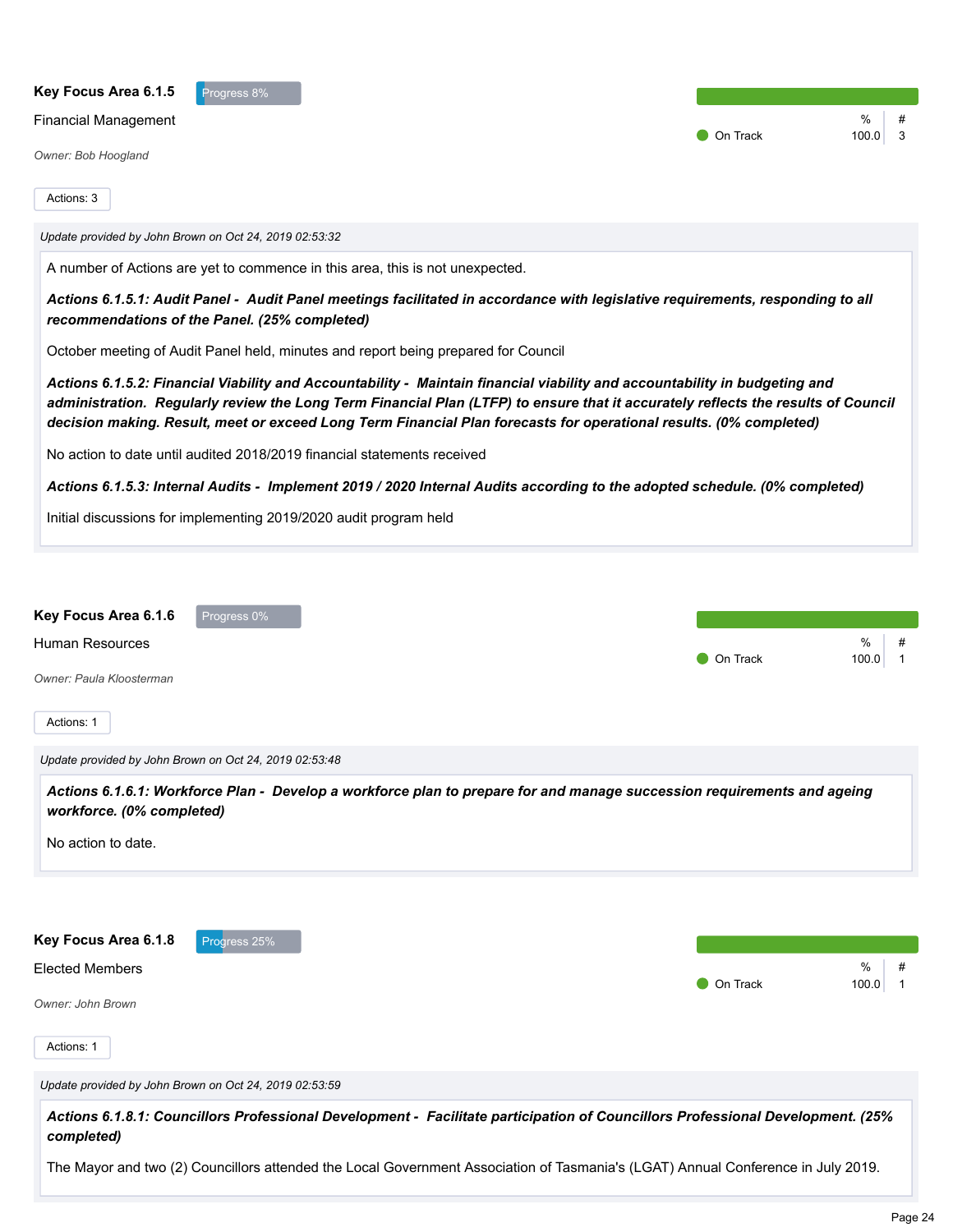The Mayor and four(4) Councillors attended the Local Government Association of Tasmania's (LGAT) Session in regards to the Local Government Legislation Review.



*Update provided by John Brown on Oct 24, 2019 02:54:17*

*Actions 6.1.9.1: Priority Projects - Pursue identified priority projects through State and Federal Budget consultation processes. (25% completed)*

Focus has been on securing the funding committed during the 2019 Federal Election process. Applications submitted for the Drought Communities Program in line with Council's identified projects, funding has been approved and major project commenced. Applications submitted through the Community Development Program with the Old Tasmanian Hotel project Grant Deed being signed. Tasman Highway intersection upgrades south of St Helens has required substantial pressure being exerted to ensure these are completed by mid-November. Binalong Bay road hand over yet to occur but has been raised with the Premier.

*Actions 6.1.9.2: Potential Projects - Take a proactive approach with Government agencies by ensuring potential projects are adequately researched and outlined for Minister's consideration. (0% completed)*

No action at this stage. Future activity with Council to review priority projects.



No action to date

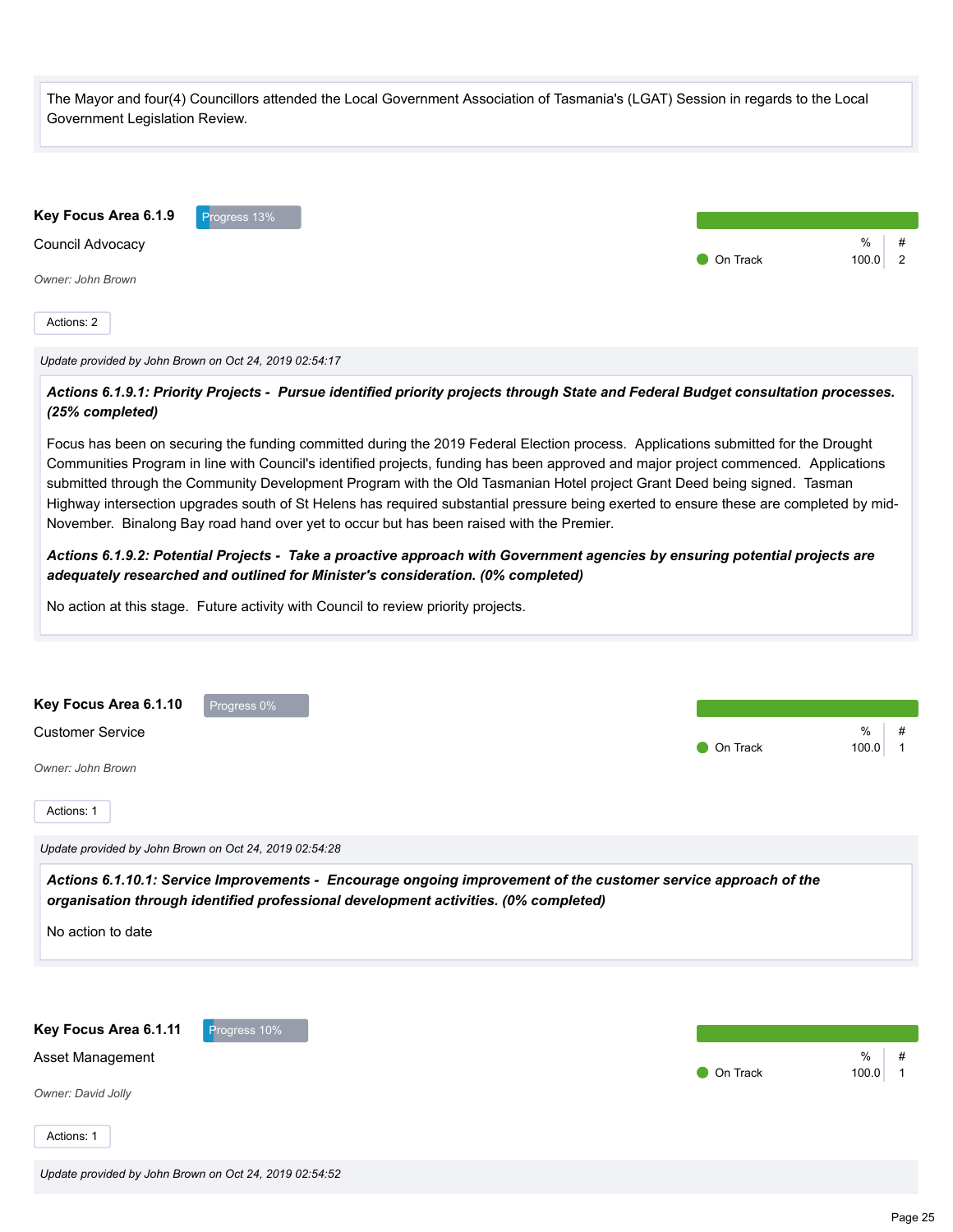A key focus in the current year is the writing of a Building Asset Management Plan that enables Council to better manage the establishment of new assets, asset renewals and upgrades and operational and maintenance budgets in alignment with Councils Long Term financial Plan.

The key activity of updating building asset database to enable accurate financial reporting applies to this KFA.

Council maintains a building register that includes asset financial data and information. Building Asset Data currently being centralised and data gathering in the field to verify and validate asset dimensions and to complete required level of information for building revaluations and the writing of a building asset management plan.

Activity has included the production of a GIS Layer in 'My Maps'.



Actions: 1

*Update provided by John Brown on Oct 24, 2019 02:55:11*

*Actions 6.1.12.1: Stormwater Priorities Plan - Development and endorsement of the Municipal Stormwater Priorities Plan. (75% completed)*

The Urban Drainage Act 2013 ("the Act") requires that all Tasmanian Councils develop Stormwater System Management Plans (SSMPs) for the urban areas within their municipalities. Tasmanian councils have to complete the task by 19th Dec 2019 to satisfy the requirements of the Act.

Progress on councils SSMP has accelerated ahead of anticipated completion by the end of this calendar year.

Specific items have been:

· Completion by Consultants (Water Technologies, Melbourne, "WaterTech") of computer modelling of rainfall and runoff for the whole of the Municipality.

- · Transfer of digital results to Council
- · Installation by InsightGIS of data onto Council systems
- · WaterTech production of their draft Final Report
- · WaterTech presentation to Council Staff of methodologies used in the modelling process, with context and reliability of results
- · WaterTech training of Council staff on accessing/using data both on Council systems and web-based applications.
- · Purchase of additional survey equipment to accelerate the work of updating Councils Storm Water Assets Register.
- · Continuing work on preparing the draft SSMP for the Council's endorsement at the December 2019 Ordinary meeting of the Council.
- · Continuing work by InsightGIS on the database which holds the Assets Registers.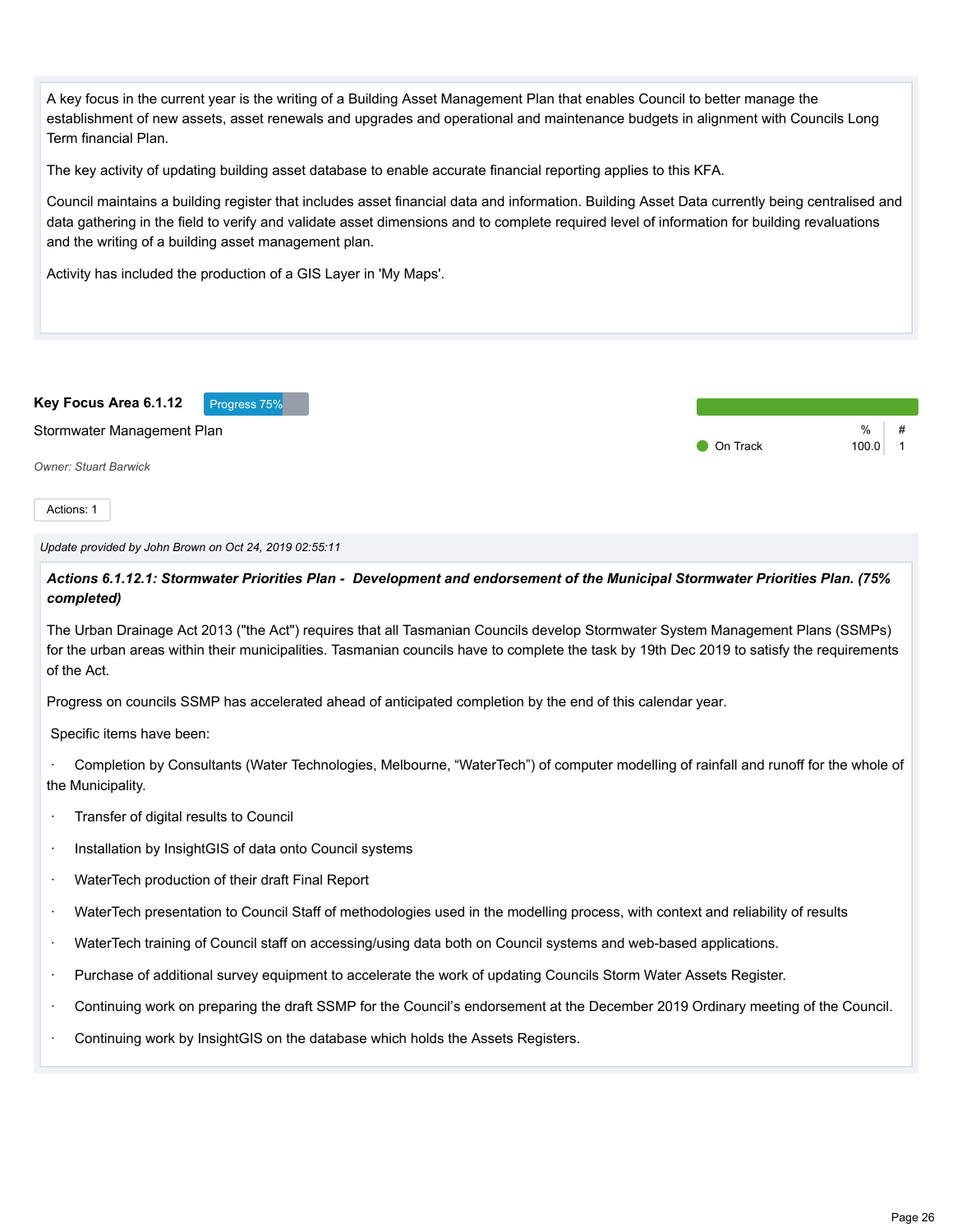| Key Focus Area 6.1.13           | Progress 30% |       |   |
|---------------------------------|--------------|-------|---|
| Work Health & Safety            |              | %     |   |
|                                 | On Track     | 100.0 | 2 |
| <b>Owner: Simone Ewald-Rist</b> |              |       |   |
|                                 |              |       |   |
| Actions: 2                      |              |       |   |

*Update provided by John Brown on Oct 24, 2019 02:55:36*

*Actions 6.1.13.1: Incident Prevention - Take action to reduce the likelihood of incidents of injury and illness in the workplace, including: Review of reported incidents; Audits of staff and contractors; Inductions of staff and contractors; Facilitate WH&S Committee Meetings; Appropriate identified training. (35% completed)*

Notification of incidents occurred on 23/9/2019, 25/9/2019 and again on 25/9/2019. All three incidents were discussed with the Works Operation Manager and considering the first two related to self-treatment, no administration action was required. The third incident related to aggressive behaviour by a member of the public (MOP) and hindering the Animal Control Officer to do his job. The ACO reported the incident and the MOP visited Council offices to make a verbal complaint but declined to make it an official written complaint. No further action was required.

As of 3 October a total of eight incidents were reported from three different departments.

No additional audit of staff or contractors took place since the last update.

One new contractor was inducted on 27/9 and three MTBT volunteers were inducted on 1/10/2019.

Refresher first aid training of 20 workers took place on 25/9 and since one worker missed out, alternative arrangements have to be made before end of 2019 or in 2020.

The next WHS / RM Committee meeting is scheduled for THU 31/10 which includes discussions for WHS training in 2020.

- Audiometric testing of 20 outdoor workers
- Skin Cancer Checks for approximately 50 workers/volunteers
- First Aid refresher training for 21 workers in September 2020.

*Actions 6.1.13.2: Wellbeing Program - Undertake actions to improve the wellbeing or workers including appropriate training and awareness sessions. (25% completed)*

8 October 2019 raise awareness of World Mental Health Day with all staff members.

**Key Focus Area 6.1.14** Progress 62%

Public Health

*Owner: Paula Kloosterman*

Actions: 2

*Update provided by John Brown on Oct 24, 2019 02:56:00*

*Actions 6.1.14.1: On Street Dining - Review Council's policy in relation to on-street dining to encourage a vibrant and inviting streetscape for residents and visitors alike. (99% completed)*

Reviewed July 2018 therefore not due for review until July 2021.

 $\frac{0}{6}$ 

**On Track** 100.0 2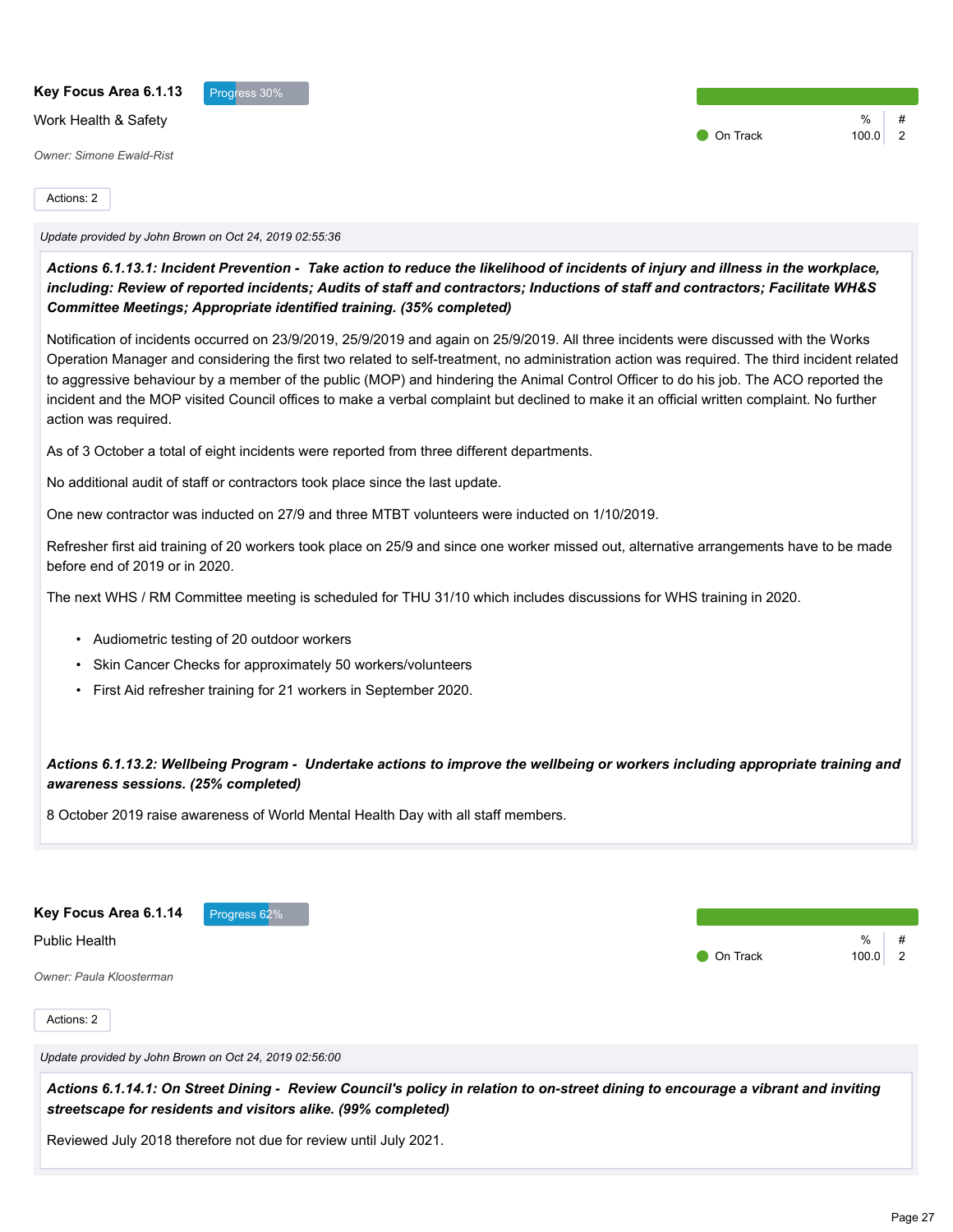| Actions 6.1.14.2: Temporary Food Premises - In consultation with stakeholders develop a mobile and temporary food business<br>policy and operator guide, to facilitate the service of food outside the traditional fixed premises model. (25% completed)                                                                                                                           |                                                         |
|------------------------------------------------------------------------------------------------------------------------------------------------------------------------------------------------------------------------------------------------------------------------------------------------------------------------------------------------------------------------------------|---------------------------------------------------------|
| Draft guideline has been developed. Will be reviewed and circulated to managers for comment.                                                                                                                                                                                                                                                                                       |                                                         |
|                                                                                                                                                                                                                                                                                                                                                                                    |                                                         |
| Key Focus Area 6.1.15<br>Progress 25%                                                                                                                                                                                                                                                                                                                                              |                                                         |
| Stakeholder Management                                                                                                                                                                                                                                                                                                                                                             | %<br>#<br>$\overline{2}$<br>$\bullet$ On Track<br>100.0 |
| Owner: John Brown                                                                                                                                                                                                                                                                                                                                                                  |                                                         |
| Actions: 2                                                                                                                                                                                                                                                                                                                                                                         |                                                         |
| Update provided by John Brown on Oct 24, 2019 02:56:19                                                                                                                                                                                                                                                                                                                             |                                                         |
| Actions 6.1.15.1: Northern Tasmanian Development Corporation (NTDC) - Participate in NTDC activities focused on developing<br>the regional economy. (25% completed)                                                                                                                                                                                                                |                                                         |
| Consideration of the Regional Economic Development Plan and endorsement by Council undertaken at September 2019 Council meeting.<br>Review of NTDC operations as part of considering ongoing funding has been requested as council is examining the value for money being<br>received. Mayor and General Manager participating in development of Regional Collaboration Framework. |                                                         |
| Actions 6.1.15.2: Local Government Association of Tasmania (LGAT) and Australian Local Government Association (ALGA) -<br>Participate actively at the State and National level in Local Government matters including legislative reviews and policy<br>development. (25% completed)                                                                                                |                                                         |
| LGAT Conference attended by Mayor, 2 Councillors and General Manager, BODC received the Award for Excellence in Service Delivery<br>for Small Councils.                                                                                                                                                                                                                            |                                                         |
| Participation in legislative reviews and policy development has included:                                                                                                                                                                                                                                                                                                          |                                                         |
| - Local Government Act Review                                                                                                                                                                                                                                                                                                                                                      |                                                         |
| - State Government Draft Waste Action Plan                                                                                                                                                                                                                                                                                                                                         |                                                         |
|                                                                                                                                                                                                                                                                                                                                                                                    |                                                         |
| Key Focus Area 6.1.16<br>Progress 0%                                                                                                                                                                                                                                                                                                                                               |                                                         |
| Improvements to Council's Systems and Processes                                                                                                                                                                                                                                                                                                                                    | %<br>On Track<br>100.0<br>$\mathbf 1$                   |
| Owner: Bob Hoogland                                                                                                                                                                                                                                                                                                                                                                |                                                         |
| Actions: 1                                                                                                                                                                                                                                                                                                                                                                         |                                                         |
| Update provided by John Brown on Oct 24, 2019 02:56:32                                                                                                                                                                                                                                                                                                                             |                                                         |
| Actions 6.1.16.1: System and Process Improvements - Undertake an ongoing review of Council's systems and processes with a<br>focus on simplification, time and resource reduction. (0% completed)                                                                                                                                                                                  |                                                         |
|                                                                                                                                                                                                                                                                                                                                                                                    |                                                         |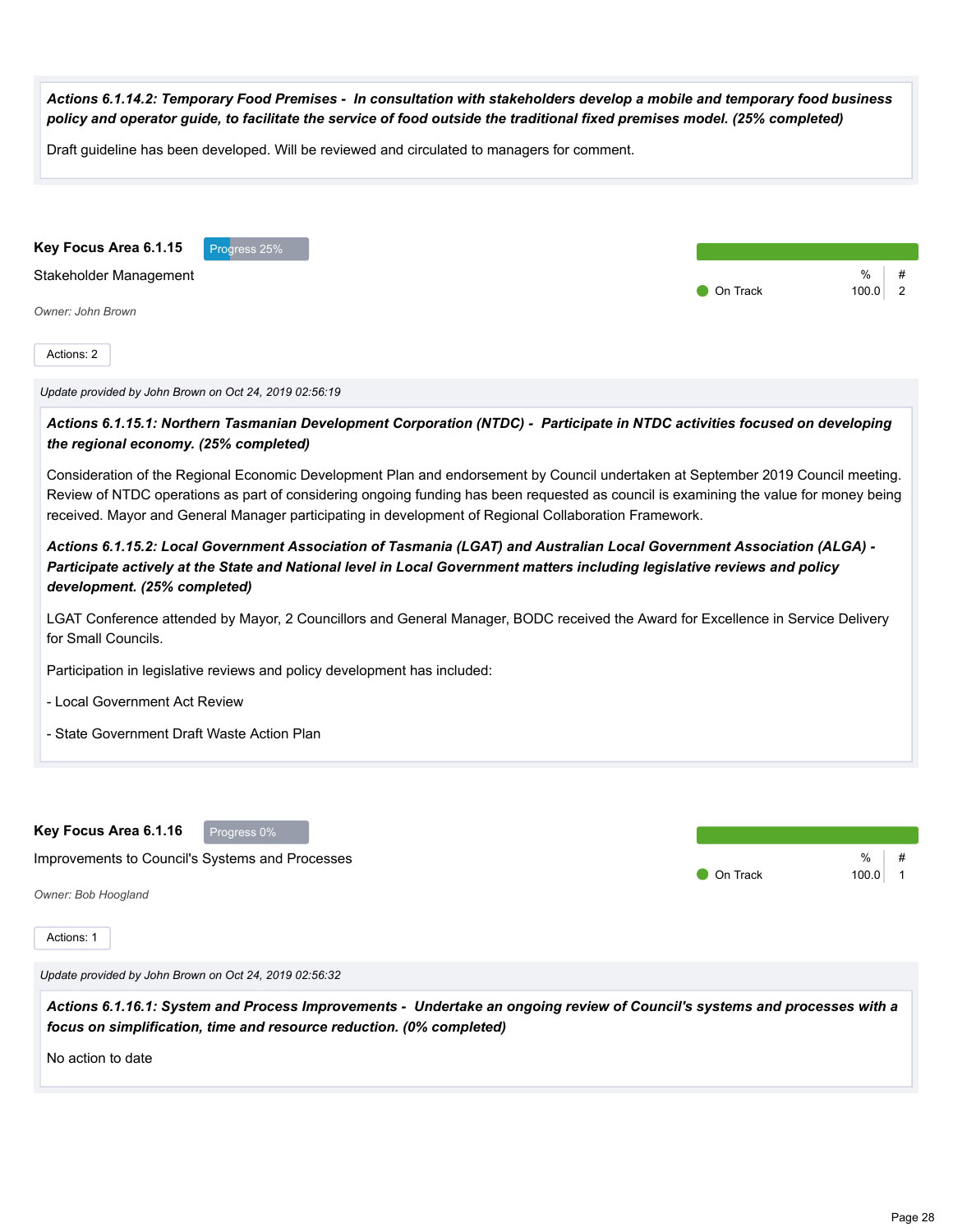| Key Focus Area 6.2.1<br>Progress 100%                                                                                                                                                                                    |                 |                                |
|--------------------------------------------------------------------------------------------------------------------------------------------------------------------------------------------------------------------------|-----------------|--------------------------------|
| <b>Asset Management Policy</b>                                                                                                                                                                                           | On Track        | %<br>#<br>50.0<br>$\mathbf{1}$ |
| Owner: Bob Hoogland                                                                                                                                                                                                      | Completed       | 50.0<br>1                      |
| Actions: 2                                                                                                                                                                                                               |                 |                                |
| Update provided by John Brown on Oct 24, 2019 03:06:51                                                                                                                                                                   |                 |                                |
| Actions 6.2.1.1: Review AM15 Asset Disposal Policy Review Period: 3 years Adopted: 21.08.2014 Date last amendment:<br>21.03.2016 Renewal Due: November 2019 Source: Policy Review Schedule (100% completed)              |                 |                                |
| Council adopted the amended update to AM15 Disposal Policy at the August 2019 Council Meeting after discussion at the August 2019<br>Councillor Workshop.                                                                |                 |                                |
| Actions 6.2.1.2: Review AM19 Asset Management Policy Review Period: 3 years Adopted: 15.08.2016 Renewal Due: August<br>2019 Source: Policy Review Schedule (99% completed)                                               |                 |                                |
| Council adopted the amended update to AM19 Asset Management Policy at the August 2019 Council Meeting after discussion at the<br>August 2019 Councillor Workshop.                                                        |                 |                                |
| Key Focus Area 6.2.2<br>Progress 15%                                                                                                                                                                                     |                 |                                |
| <b>Community Building Policy</b>                                                                                                                                                                                         |                 | %<br>#                         |
| Owner: Bob Hoogland                                                                                                                                                                                                      | On Track        | 100.0<br>$\mathbf 1$           |
| Actions: 1                                                                                                                                                                                                               |                 |                                |
| Update provided by John Brown on Oct 24, 2019 03:07:05                                                                                                                                                                   |                 |                                |
|                                                                                                                                                                                                                          |                 |                                |
| Actions 6.2.2.1: Review CB04 Youth Policy and Strategy Review Period: 3 years Adopted: 19.03.2012 Date last amendment:<br>21.03.2016 Renewal Due: April 2020 Source: Policy Review Schedule (15% completed)              |                 |                                |
| No action to date - contact made with Schools to work with SRC committees and invite ScamJam members to be part of the review                                                                                            |                 |                                |
|                                                                                                                                                                                                                          |                 |                                |
| Key Focus Area 6.2.4<br>Progress 0%                                                                                                                                                                                      |                 |                                |
| Environment & Planning Policy                                                                                                                                                                                            |                 | %                              |
|                                                                                                                                                                                                                          | <b>On Track</b> | 100.0<br>$\overline{1}$        |
| Owner: David Jolly<br>Actions: 1                                                                                                                                                                                         |                 |                                |
| Update provided by John Brown on Oct 24, 2019 03:07:45                                                                                                                                                                   |                 |                                |
| Actions 6.2.4.1: Review EP03 Conservation Covenant Support Policy Review Period: 3 years Adopted: 25.06.2012 Date last<br>amendment: 21.03.2016 Renewal Due: December 2019 Source: Policy Review Schedule (0% completed) |                 |                                |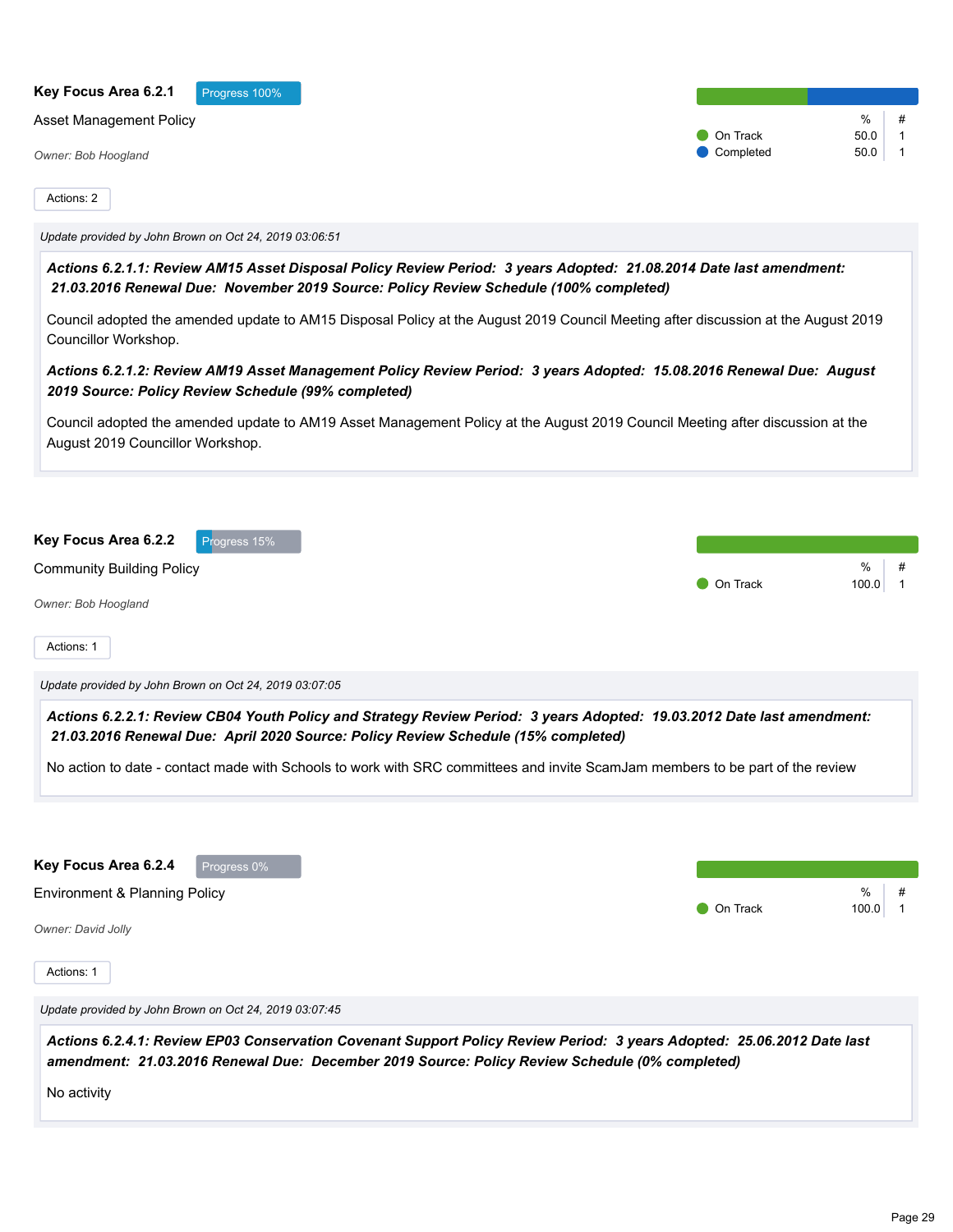| Key Focus Area 6.4.1<br>Progress 25%                                                                                                                                                                                                                                                                                         |          |       |  |
|------------------------------------------------------------------------------------------------------------------------------------------------------------------------------------------------------------------------------------------------------------------------------------------------------------------------------|----------|-------|--|
| <b>Grant Submissions</b>                                                                                                                                                                                                                                                                                                     |          | $\%$  |  |
| <b>Owner: Angela Matthews</b>                                                                                                                                                                                                                                                                                                | On Track | 100.0 |  |
| Actions: 1                                                                                                                                                                                                                                                                                                                   |          |       |  |
| Update provided by Angela Matthews on Oct 08, 2019 20:57:33                                                                                                                                                                                                                                                                  |          |       |  |
| Actions 6.4.1.1: Grant Funding Opportunities - Actively seek and apply for grant funding opportunities which assist Council to<br>achieve its identified priorities. Result(s), overall success rate of 75%, funding received for three (3) identified priorities and<br>grant funding of \$250,000 secured. (25% completed) |          |       |  |
| Draft Grant Deeds have been received for the Old Tasmanian Hotel Restoration Project - \$500,000                                                                                                                                                                                                                             |          |       |  |
| Still waiting on draft Grant Deeds for the St Marys Flood Mitigation Project - Flood Proofing St Marys - \$400,000                                                                                                                                                                                                           |          |       |  |
| Drought Communities Programme - \$1,000,000                                                                                                                                                                                                                                                                                  |          |       |  |
| - Grant Deeds Executed and works commenced for Enhancing the Fingal Valley                                                                                                                                                                                                                                                   |          |       |  |
| - St Marys Community Space                                                                                                                                                                                                                                                                                                   |          |       |  |
| Advice received that the Recreational Boating Fund for Proposed upgrade to the Scamander Boat Ramp was successful - \$125,000                                                                                                                                                                                                |          |       |  |
|                                                                                                                                                                                                                                                                                                                              |          |       |  |



*Update provided by David Jolly on Oct 10, 2019 05:22:55*

This KFA is supported by four (4) Actions

Council has held several community drop in sessions with the purpose of creating township plans with subsequent endorsement by the Council. Plan items are wide ranging in nature from infrastructure needs, maintenance and regulatory matters and are either being addressed through both the 4 year capital programme and current operational and maintenance budget and legislative frameworks.

A key focus is the delivery of a number of infrastructure projects funded under the Drought Communities Programme, with all projects to be completed by the end of December 2019. At the September quarter end one project has been completed; being the upgrade of the Grey Mares Trail at the top end of St Marys Pass.

In-progress projects are:

- St Marys Cemetery: Drainage and internal road pavement works in preparation for sealing have been completed. Sealing works are scheduled to occur December 2019.
- Fingal Streetscape: The project that commenced on 26 September works comprise the upgrade of the streetscape between Brown and Gleadow Streets on the southern side of Talbot Street and include the replacement of stormwater pipes and the connection of property stormwater points, new kerb and channel, footpath upgrades, property access upgrades and landscaping.
- St Patricks Head Trail Works the upgrade and repair of the walking trail.
- Mathinna Falls Trail that includes the required upgrade of parts of the access road, the replacement of a vehicle bridge and walking